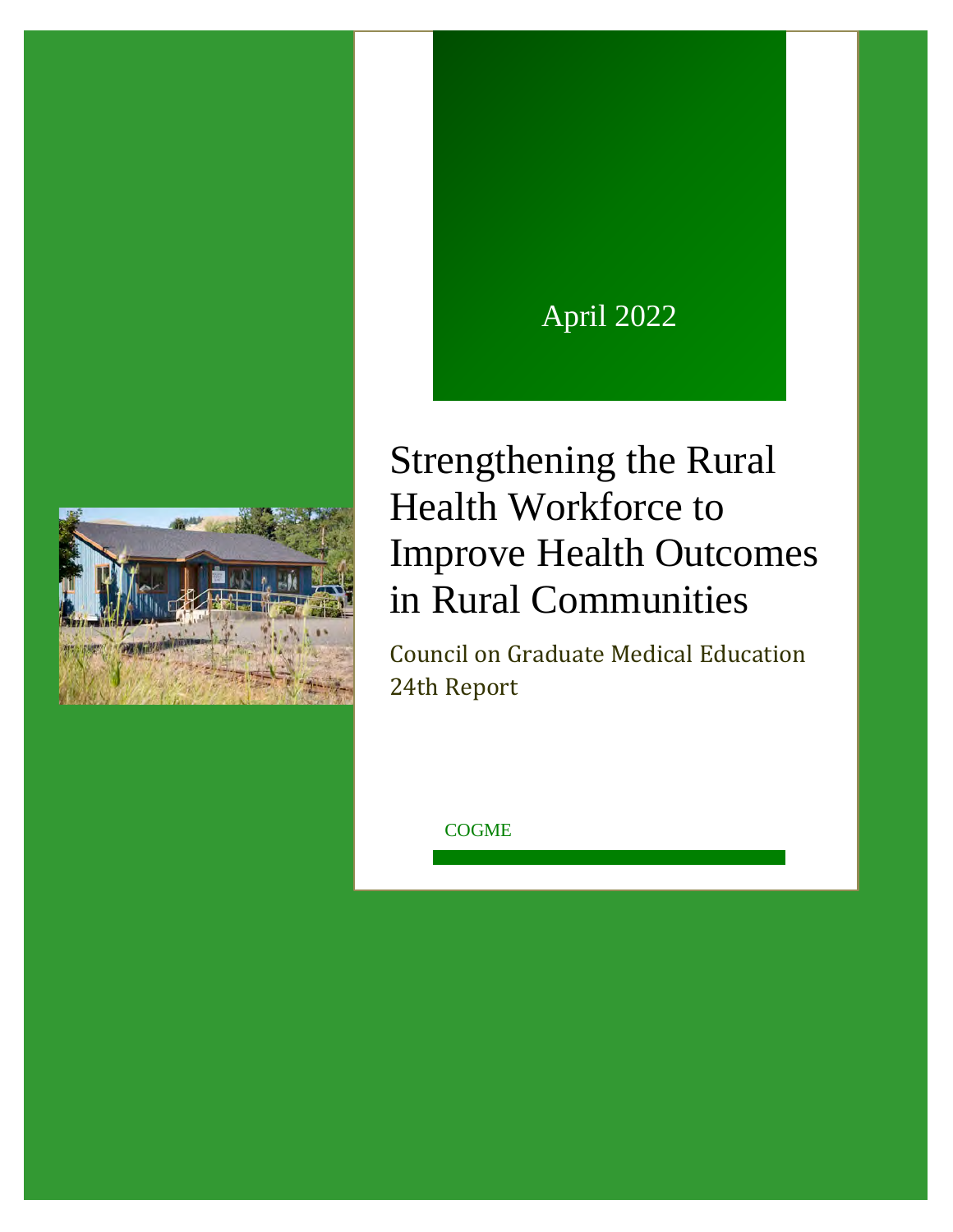This page left intentionally blank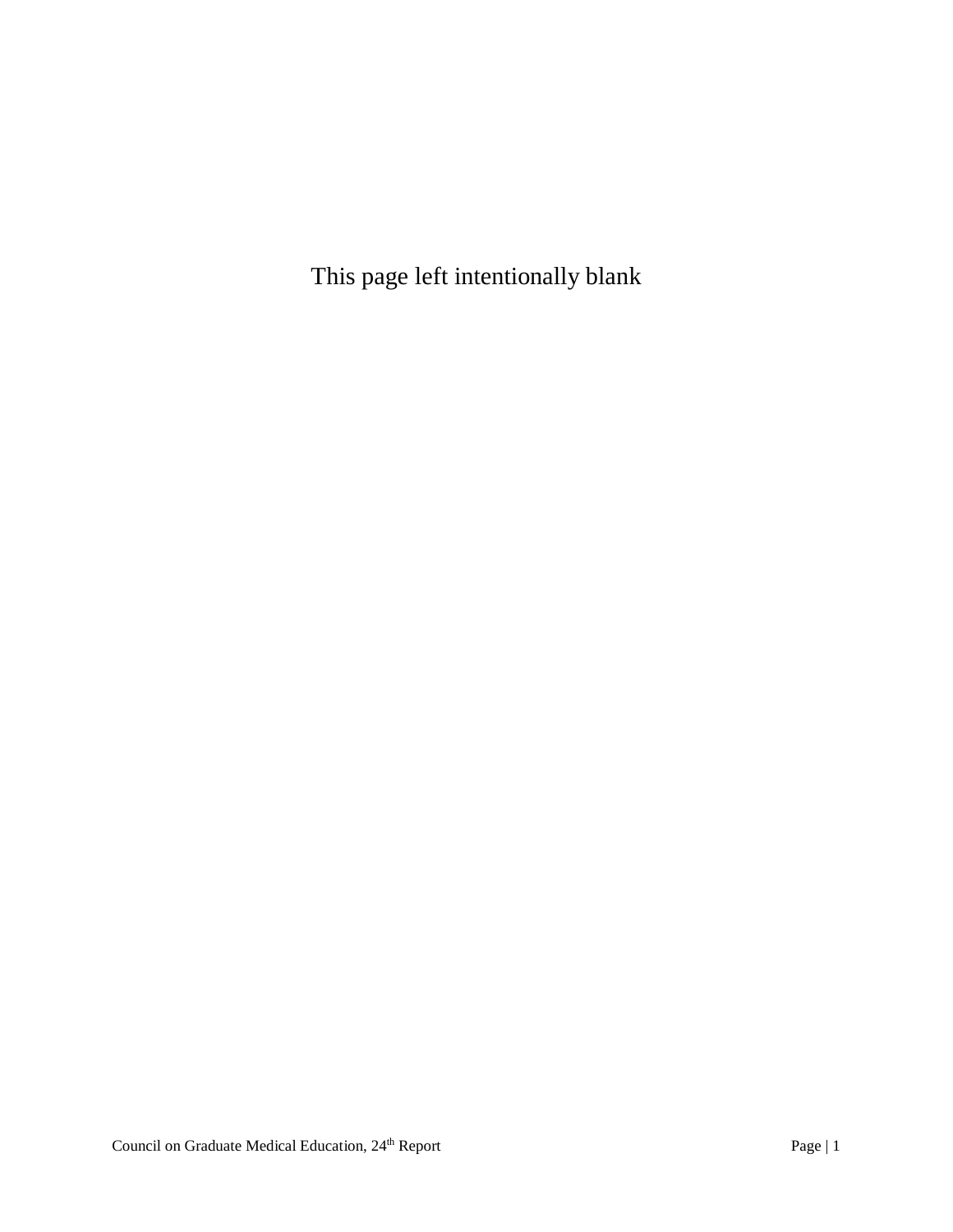## **COUNCIL ON GRADUATE MEDICAL EDUCATION**

## Strengthening the Rural Health Workforce to Improve Health Outcomes in Rural Communities

**Twenty-Fourth Report to the Secretary of the U.S. Department of Health and Human Services and the U.S. Congress**

**April 2022**





The views expressed in this document are solely those of the Council on Graduate Medical Education and do not necessarily represent the views of either the Health Resources and Services Administration or the United States Government.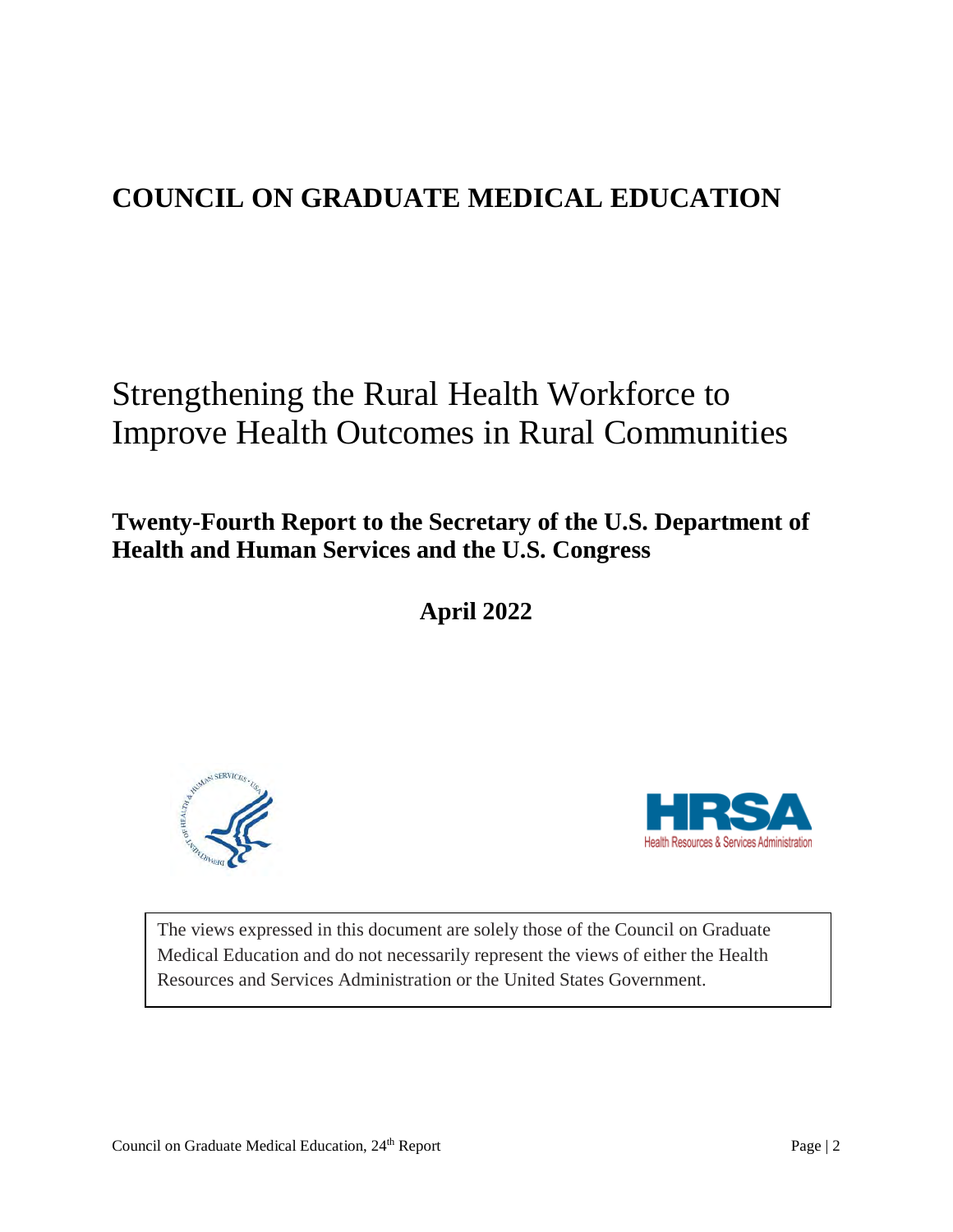### **Table of Contents**

| Developing Outcome Measures that Align Workforce Investments with Population Health |
|-------------------------------------------------------------------------------------|
|                                                                                     |
|                                                                                     |
|                                                                                     |
|                                                                                     |
|                                                                                     |
|                                                                                     |
|                                                                                     |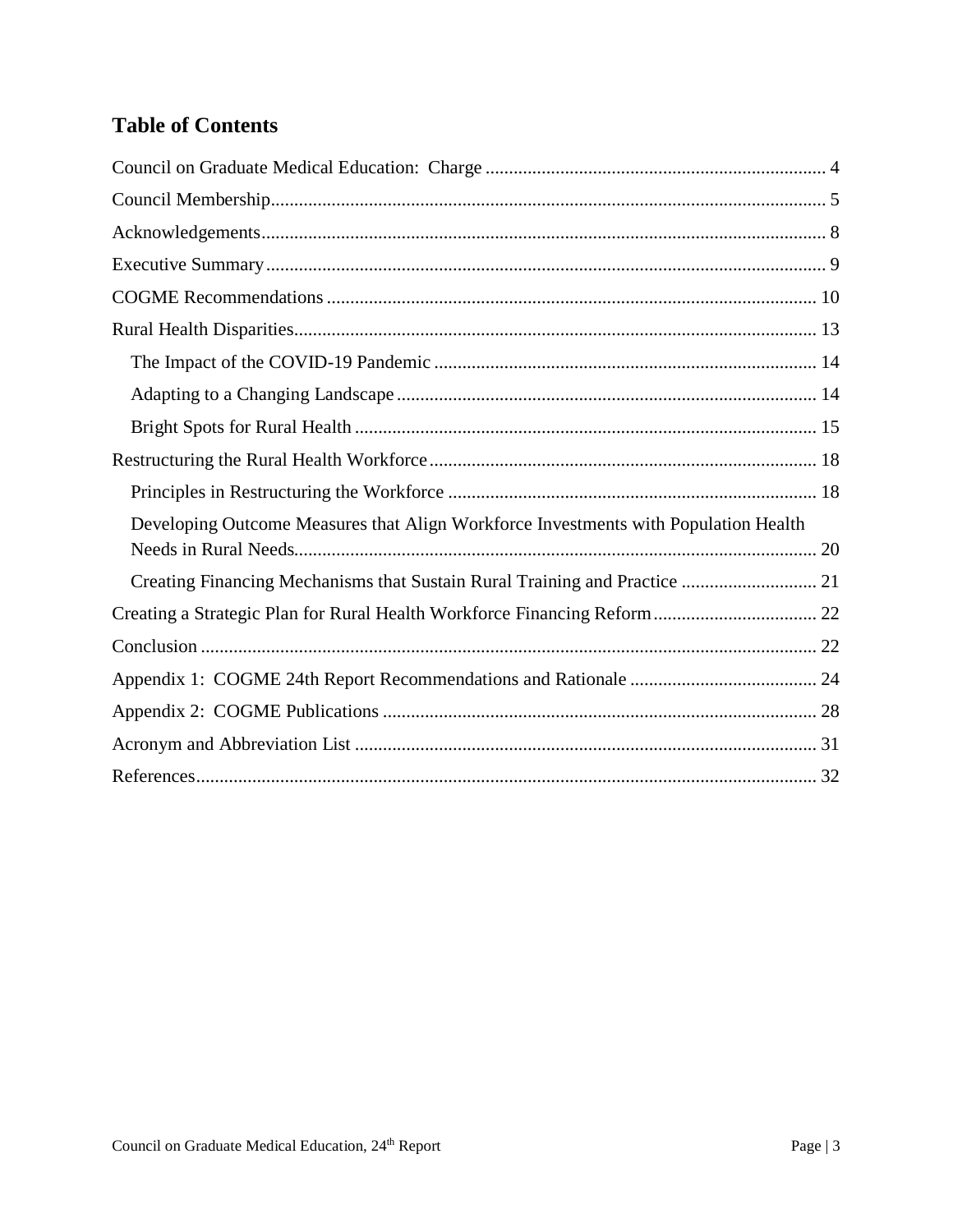### **Council on Graduate Medical Education: Charge**

The Council on Graduate Medical Education (COGME) was authorized by Congress in 1986 to provide an ongoing assessment of physician workforce trends, training issues, and financing policies and to recommend appropriate Federal and private-sector efforts to address identified needs. The legislation calls for COGME to advise and make recommendations to the Secretary of the U.S. Department of Health and Human Services (HHS); the Senate Committee on Health, Education, Labor, and Pensions; and the House of Representatives Committee on Energy and Commerce. The legislation specifies 18 members for the Council. Appointed individuals are to include representatives of practicing primary care physicians, national and specialty physician organizations, foreign medical graduates, medical student and house staff associations, schools of medicine and osteopathy, public and private teaching hospitals, health insurers, business, and labor. Federal representation includes the Assistant Secretary for Health (or designee), HHS; the Administrator (or designee) of the Centers for Medicare and Medicaid Services, HHS; the Chief Medical Director (or designee) of the Department of Veterans Affairs and the Administrator (or designee) of the Health Resources and Services Administration.

### **Charge to the Council**

The charge to COGME is broader than the name implies. Title VII of the Public Health Service Act, as amended, requires COGME to provide advice and recommendations to the Secretary and Congress on the following issues:

- 1. The supply and distribution of physicians in the United States;
- 2. Current and future shortages or excesses of physicians in medical and surgical specialties and subspecialties;
- 3. Issues relating to foreign medical school graduates;
- 4. Appropriate Federal policies with respect to the matters specified in items 1–3, including policies concerning changes in the financing of undergraduate and graduate medical education (GME) programs and changes in the types of medical education training in GME programs;
- 5. Appropriate efforts to be carried out by hospitals, schools of medicine, schools of osteopathy, and accrediting bodies with respect to the matters specified in items 1–3, including efforts for changes in undergraduate and GME programs;
- 6. Deficiencies in, and needs for improvements in, existing databases concerning the supply and distribution of, and postgraduate training programs for, physicians in the United States and steps that should be taken to eliminate those deficiencies;
- 7. Encouraging entities providing GME to conduct activities to voluntarily achieve the recommendations of the Council as warranted; and
- 8. Development of performance measures, longitudinal evaluations and recommendation of appropriation levels for programs under COGME's charge.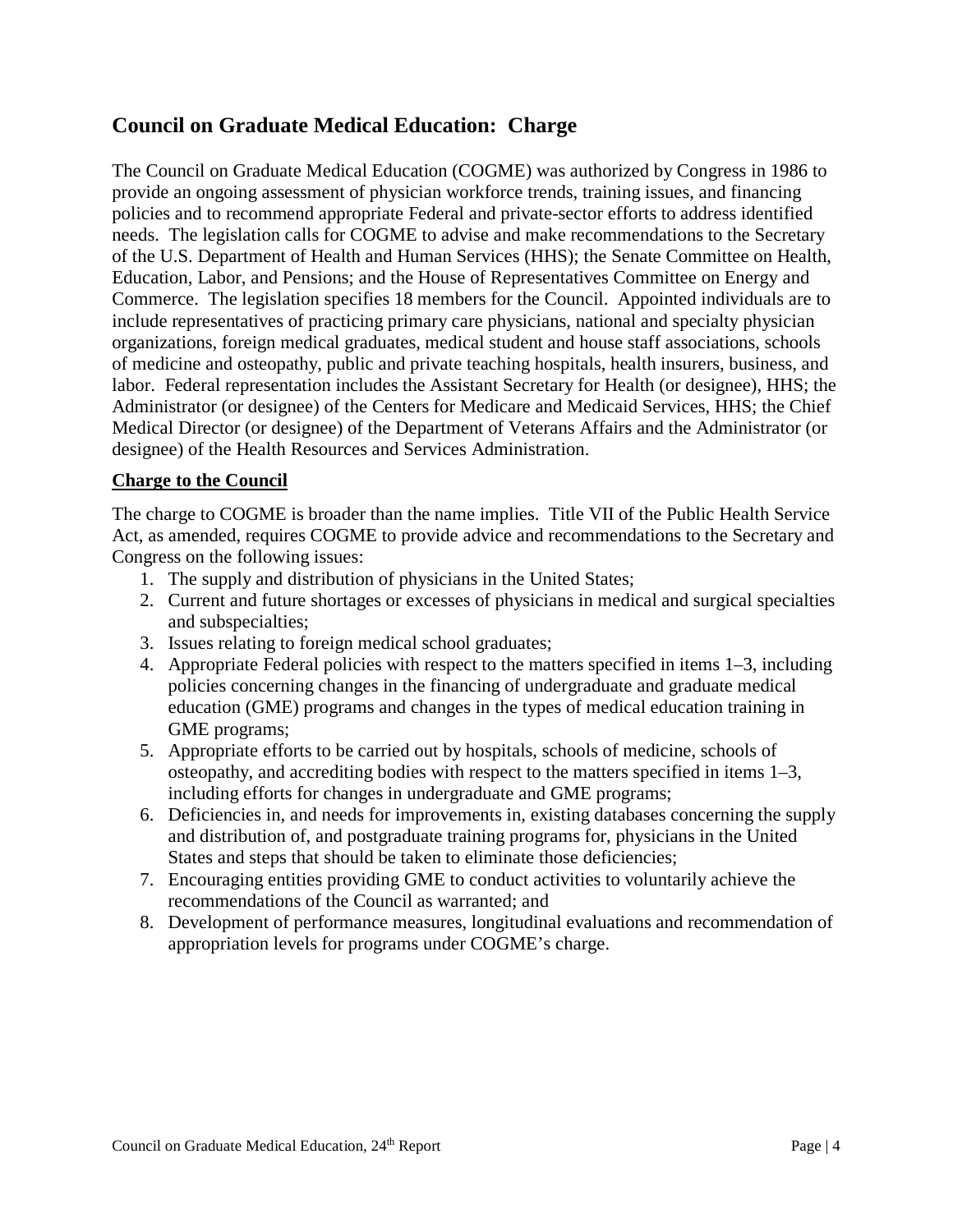### **Council Membership**

#### *Chair*

### **Erin Fraher, PhD, MPP**

Director, Carolina Health Workforce Research Center University of North Carolina at Chapel Hill Chapel Hill, North Carolina

#### *Vice Chair*

### **Thomas C. Tsai, MD, MPH**

Surgery Fellow Brigham and Women's Hospital Boston, Massachusetts

#### **Andrew Bazemore, MD, MPH**

Senior Vice President, Research and **Policy** American Board of Family Medicine Washington, District of Columbia

#### **Ted Epperly, MD**

President and Chief Executive Officer Family Medicine Residency of Idaho, Inc. Boise, Idaho

#### **R. Armour Forse, MD, PhD**

Chief Academic Officer Doctors Hospital at Renaissance Health System Clinical Professor of Surgery University of Texas Rio Grande Valley Edinburg, Texas

#### **Peter Hollmann, MD**

Chief Medical Officer Brown Medicine Brown Physicians, Inc. Providence, Rhode Island

#### **Beulette Y. Hooks, MD, FAAFP**

Physician Team Leader Victory Team Family Medical Home Martin Army Community Hospital Ft. Benning, Georgia

#### **Warren A. Jones, MD, FAAFP**

Medical Director Provider Resources, Inc. Erie, Pennsylvania

#### <sup>+</sup>**Byron Joyner, MD, MPA**

Vice Dean Graduate Medical Education University of Washington School of Medicine Seattle, Washington

#### **John J. Norcini, PhD**

President Emeritus Foundation for Advancement of International Medical Education and Research Philadelphia, Pennsylvania

#### **Ashruta Patel, DO, MS**

Resident, Internal Medicine Cleveland Clinic – Main Campus Cleveland, Ohio

#### <sup>+</sup>**Linda Thomas-Hemak, MD, FACP, FAAP**

President & CEO The Wright Center for Community Health and its affiliated entity, The Wright Center for Graduate Medical Education Scranton, Pennsylvania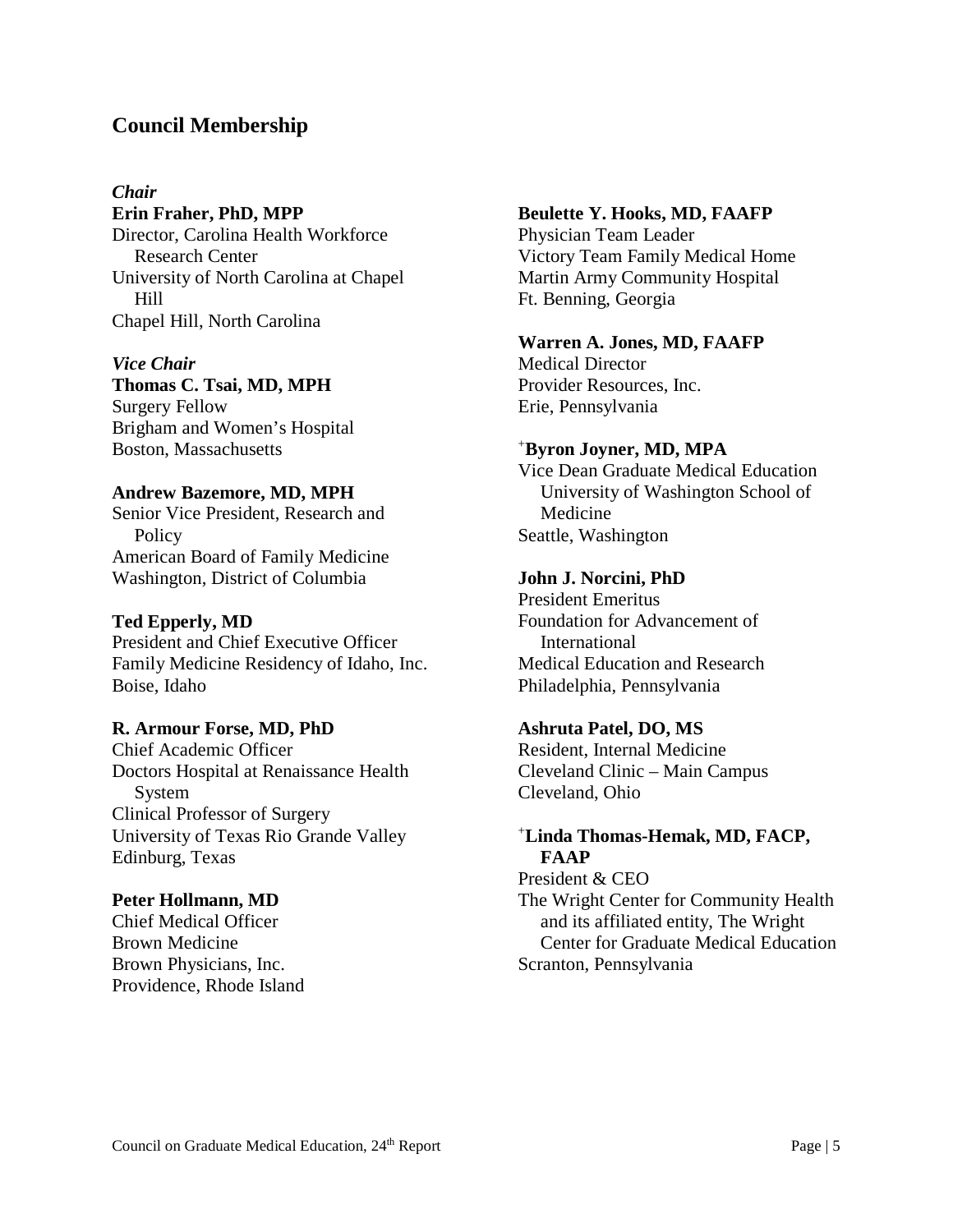#### **Surendra Varma, MD**

Executive Associate Dean Graduate Medical Education & Resident Affairs Texas Tech University Health Sciences Center School of Medicine Lubbock, Texas

#### **Kenneth Veit, DO, MBA, FAOFP**

Dean and Senior Vice President, Academic Affairs Philadelphia College of Osteopathic Medicine Philadelphia, Pennsylvania

#### \***Lois Margaret Nora, MD, JD, MBA**

Past Chair, COGME Past President American Board of Medical Specialties Chicago, Illinois

#### **\*Kristen Goodell, MD, FAAFP**

Past Chair, COGME Assistant Dean for Admissions Boston University School of Medicine Boston, Massachusetts

#### **\*Peter B. Angood, MD, FRCS(C), FACS, MCCM**

Chief Executive Officer and President American Association for Physician Leadership Tampa, Florida

#### **\*Beth M. Roemer, MPH**

Assistant Dean for Admissions, Outreach, Diversity and Inclusion Kaiser Permanente School of Medicine Oakland, California

**\*Eric J. Scher, MD, FACP** Chair, Department of Medicine Henry Ford Hospital Vice President for Medical Education Henry Ford Health System Detroit, Michigan

#### **Statutory Members**

*Designee of the Assistant Secretary for Health* **Leith J States, MD, MPH**  Deputy Chief Medical Officer Office of the Assistant Secretary for Health Department of Health and Human Services Washington, District of Columbia

#### *Designee of the Administrator of the Centers for Medicare and Medicaid Services*

**Joseph Brooks** Health Insurance Specialist Centers for Medicare and Medicaid **Services** Windsor Mill, Maryland

### *Designee of the Chief Medical Director of the Department of Veterans Affairs*  **John Byrne, DO**

Director, Medical and Dental Education Office of Academic Affiliations Veterans Health Administration Department of Veterans Affairs Washington, District of Columbia

#### *Designee of the Administrator of the Health Resources and Services Administration* **Paul Jung, MD, MPH, CAPT, USPHS**  Director Division of Medicine and Dentistry Bureau of Health Workforce Health Resources and Services Administration

Rockville, Maryland

#### **\*Karen M. Sanders, MD**

Deputy Chief Academic Affiliations **Officer** Veterans Health Administration 810 Vermont Avenue, NW Washington, District of Columbia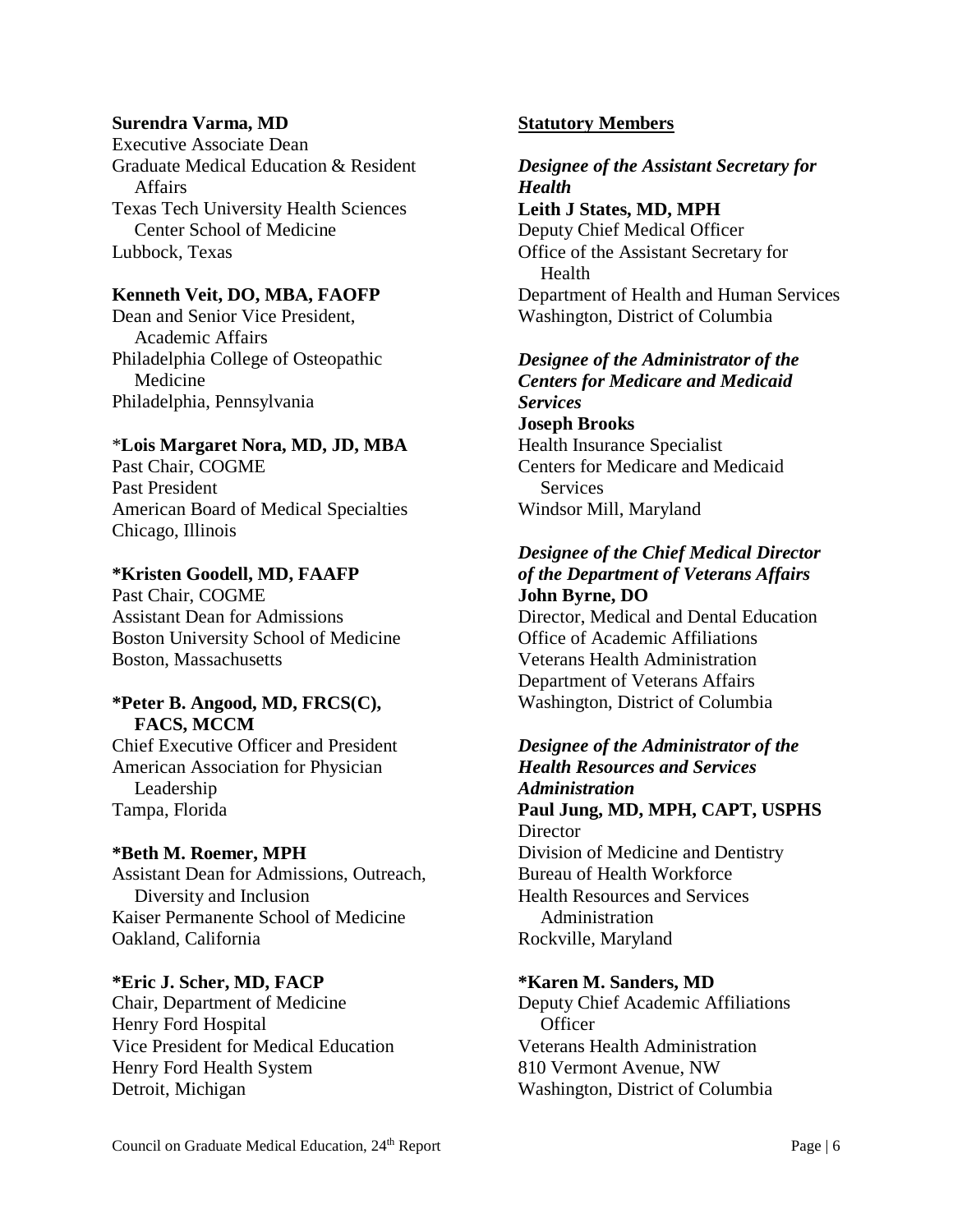#### **\*Miechal Kriger, MBA**

Technical Advisor, Division of Acute Care Center for Medicare Centers for Medicare and Medicaid **Services** Windsor Mill, Maryland

#### **\*Monica L. Lypson, MD, MHPE, FACP**

Director, Medical and Dental Education Office of Academic Affiliations Veterans Health Administration Department of Veterans Affairs Washington, District of Columbia

**\_\_\_\_\_\_\_\_\_\_\_\_\_\_\_\_\_\_\_\_\_\_\_\_\_\_\_\_\_\_\_\_\_\_ +Denotes new member who joined COGME in 2021. \*Denotes former COGME member who was active in the development of the rural health issue briefs and report.**

### **Federal Support Staff**

#### **Shane Rogers**

Designated Federal Official Division of Medicine and Dentistry Bureau of Health Workforce Health Resources and Services Administration Rockville, Maryland

#### **Kennita R. Carter, MD**

Subject Matter Expert Division of Medicine and Dentistry Bureau of Health Workforce Health Resources and Services Administration Rockville, Maryland

#### **Raymond J. Bingham, MSN, RN**

Technical Writer/Editor Division of Medicine and Dentistry Bureau of Health Workforce Health Resources and Services Administration Rockville, Maryland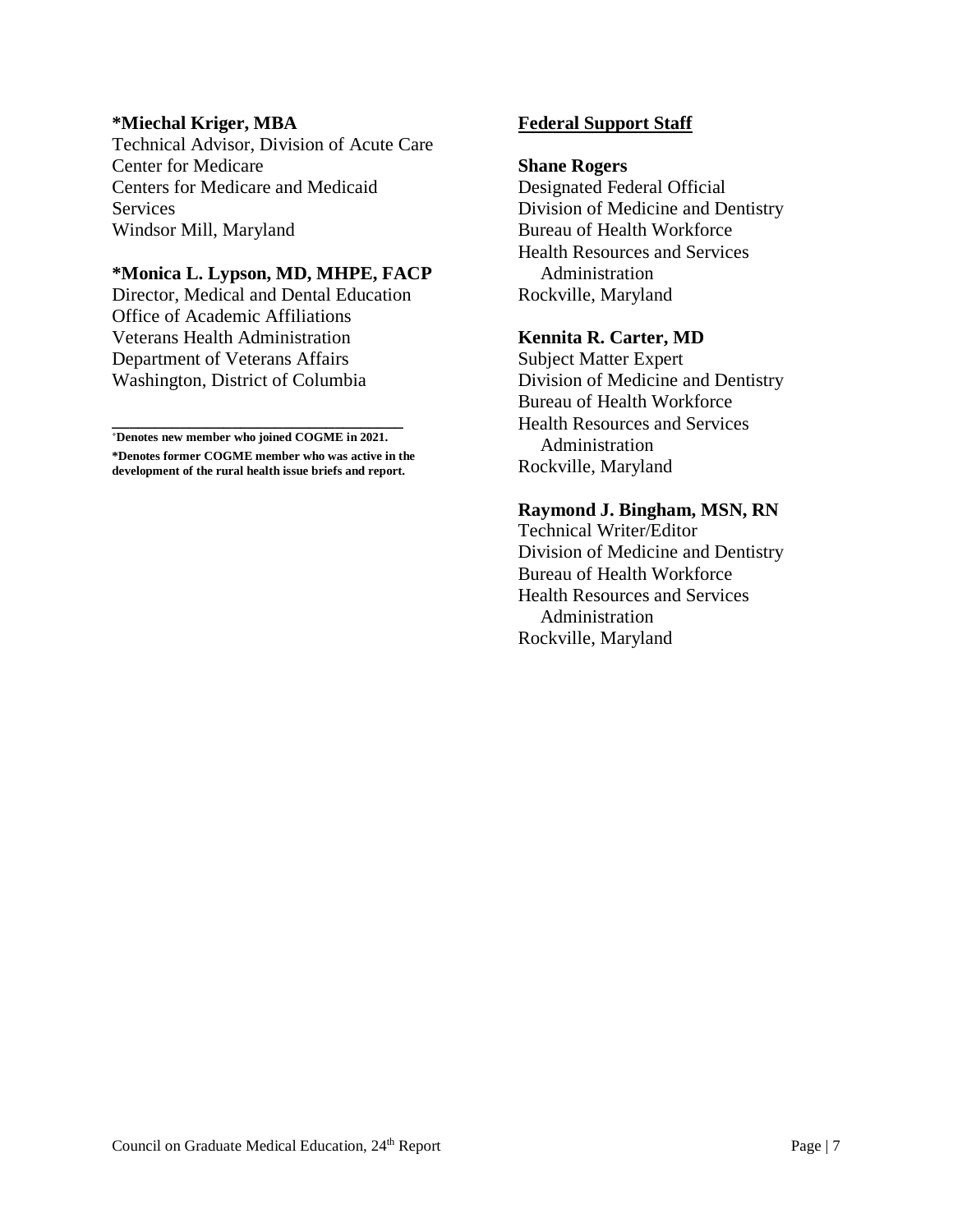### **Acknowledgements**

COGME wishes to acknowledge several individuals who served as presenters and panelists at the Council's meetings. By sharing their knowledge, insights, and expertise, they contributed to the deliberations of the Council in the preparation of this report:

#### *Presenters*

Renate Dombrowski, Technical Advisor, Division of Acute Care, Centers for Medicare & Medicaid Services; James Mathews, PhD, Executive Director, Medicare Payment Advisory Commission (MedPAC); Kevin Weiss, MD, MPH, Chief of Sponsoring Institutions and Clinical Learning Officer, Accreditation Council for Graduate Medical Education; David Meyers, MD, Deputy Director, Agency for Healthcare Research and Quality; Steven Crane, MD, Professor of Medicine, UNC-Chapel Hill; and Edward Salsberg, MPA, FAAN, Senior Research Scientist, Fitzhugh Mullan Institute for Health Workforce Equity.

### *Panelists*

John S. Andrews, MD, American Medical Association; Cheryl A. Peterson, MSN, RN, American Nurses Association; Reamer Bushardt, PharmD, PA-C, The George Washington University; Lauren Block, MPA, National Governors Association; Eric Holmboe, MD, Accreditation Council for Graduate Medical Education; Atul Grover, MD, PhD, Association of American Medical Colleges; Robert A. Cain, DO, American Association of Colleges of Osteopathic Medicine; William Pinsky, MD, Educational Commission for Foreign Medical Graduates; Humayun J. Chaudhry, DO, Federation of State Medical Boards; Maryann Alexander, PhD, RN, National Council of State Boards of Nursing; and Robert Phillips, MD, MSPH, Vice President, Research and Policy, American Board of Family Medicine.

The Council would also like to acknowledge the capable assistance of the following federal staff of the Health Resources and Services Administration (HRSA): Shane Rogers, Designated Federal Official for COGME; Kennita R. Carter, MD, Subject Matter Expert for COGME; Raymond J. Bingham, MSN, RN, Technical Writer.

Sincerely,

Erin Fraher, PhD, MPP Chair, COGME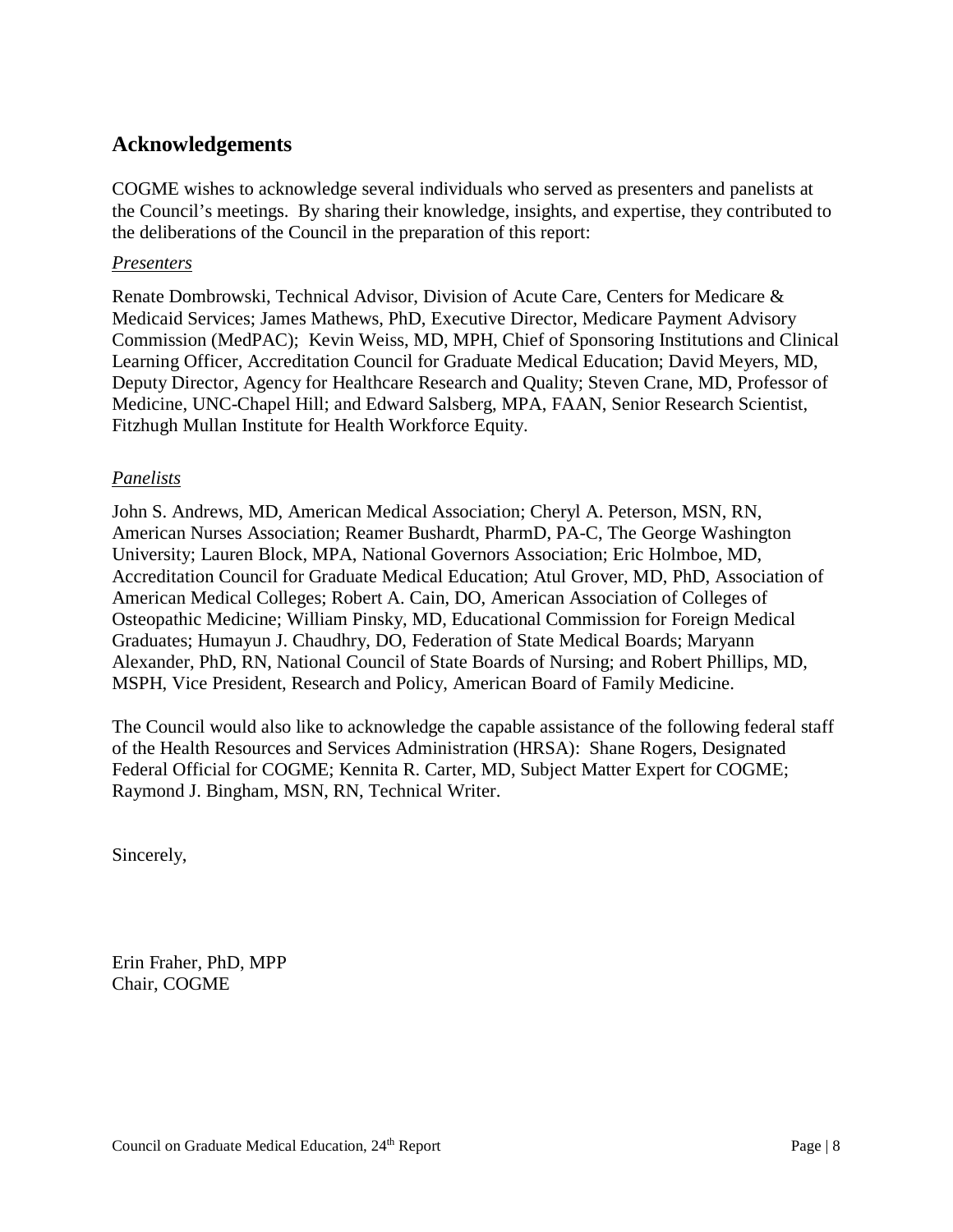### **Executive Summary**

Almost one in five Americans live in a rural area. While rural communities have many strengths, rural residents have significantly worse health outcomes than their urban counterparts, including higher rates of heart disease, respiratory disease, cancer, stroke, unintentional injury, and suicide; an increased risk of dental problems; and higher risk of maternal morbidity and mortality. Health disparities between rural and urban areas tripled between 1999 and 2019.

At the heart of many of these disparities is the lack of access to quality health care. Many rural counties lack a critical access hospital or other safety-net provider. Rural hospitals have closed at an accelerated rate in the last 10 years, further reducing access to basic health services. Even when the necessary facilities exist, they frequently experience health workforce shortages. Workforce shortages and difficulty accessing services result in unnecessary trips to the emergency room, further straining the resources of rural hospitals.

The COVID-19 pandemic has exacerbated national shortages of healthcare workers over the past two years. Hospitals across the nation have reported staff burnout and trauma as well as staffing shortages due to high turnover and competition. In addition, many health care workers have had to face the stress of their own exposure to infection and the risk of exposing family members and loved ones. These factors have exacerbated pre-pandemic conditions that were already leading to high levels of exhaustion and burnout. Rural communities are particularly vulnerable.

While the pandemic has had many detrimental impacts, it also presents an opportunity to reconsider and restructure healthcare delivery to build a more robust, resilient, and sustainable healthcare workforce and system. Even before the pandemic, the U.S. health care landscape was changing rapidly. The health care system can take advantage of the opportunity to implement policies that build the health workforce and increase access to care in rural communities during the pandemic and in the post-pandemic phase.

Combating the nation's rural health challenges in the context of rapid health system change requires redesigning the way we invest in the rural health workforce to place patients, families, and community needs at the center. The U.S. healthcare system would be able to improve access to care for rural communities through a restructuring that followed five basic principles:

- Assessing and Planning for the Specific Needs of Rural Communities
- Focusing on Generalism and Team-Based Care
- Integrating the Community into the Workforce
- Developing Outcome Measures that Align Workforce Investments with Population Heath Needs in Rural Communities
- Creating Financing Mechanisms that Sustain Rural Training and Practice

Recognizing the care inequities and the changing needs of rural America, the Council on Graduate Medical Education provides this report and recommendations to strengthen rural health workforce training and improve access to health care through evidence-based, patient- and community-centered health workforce investments spanning education, training, and practice. While focused on rural communities, many of the recommendations in this report are applicable to our national healthcare workforce and delivery system as a whole.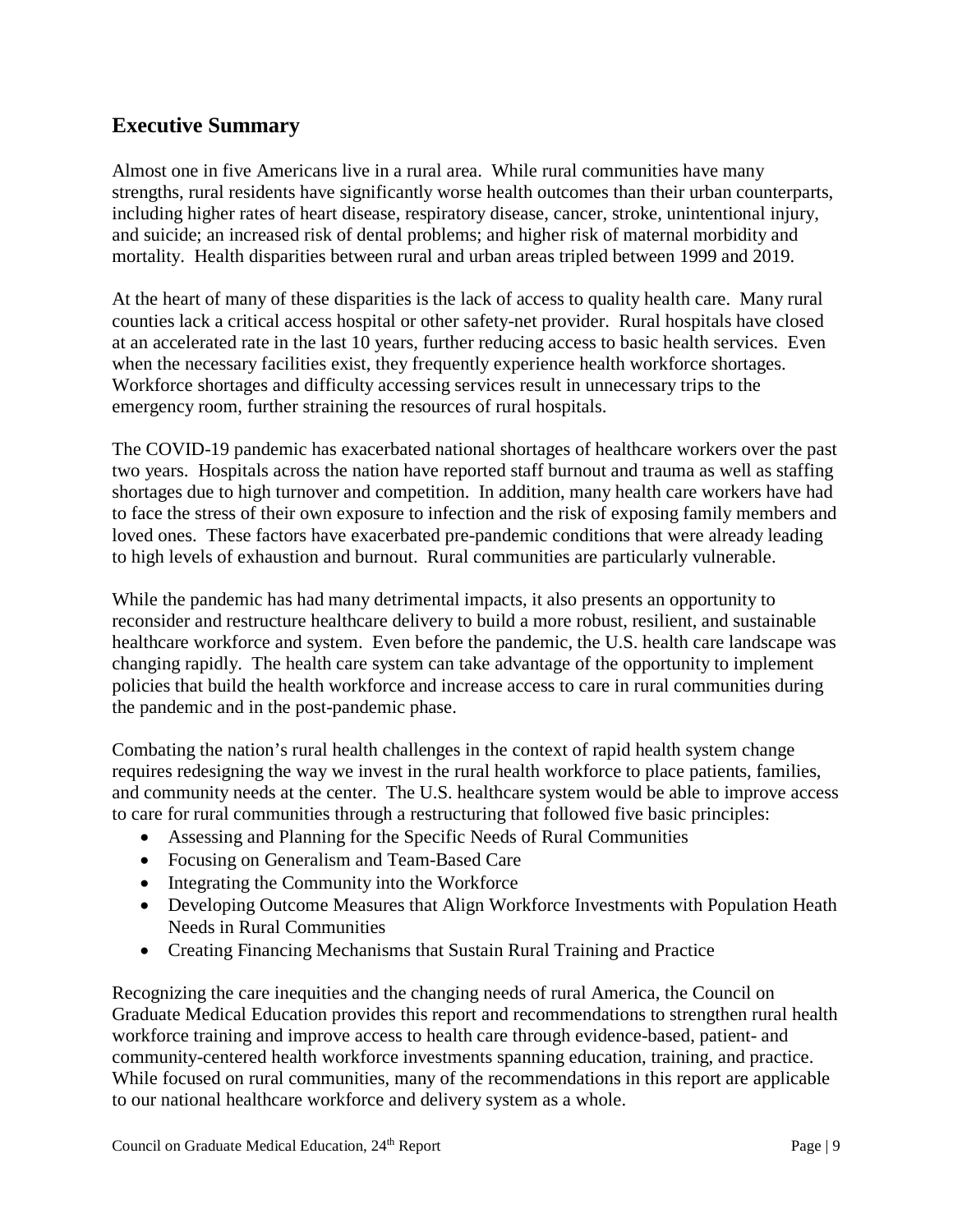### **COGME Recommendations**

To address the crisis in access to care for rural populations and develop a health professional education system that increases rural health workforce capacity, COGME developed a series of three issue briefs on the rural health workforce, each with its own set of recommendations. These briefs form the basis of the COGME 24<sup>th</sup> Report.

From these briefs, COGME calls on Congress and the Department of Health & Human Services to prioritize the following six (6) recommendations:

### **Recommendation 1:**

**COGME recommends federal funding for a comprehensive assessment of rural health needs to identify gaps in essential care.** This assessment will serve to update and modify existing programs, such as the National Health Service Corps (NHSC), which targets and recruits physicians matching the needs of rural communities. HRSA's National Center for Health Workforce Analysis (NCHWA) can undertake the data collection and analysis needed to interpret and translate findings on rural community health and workforce gaps into actionable recommendations to HRSA and the Centers for Medicare and Medicaid Services (CMS) regarding future training investments.

### **Recommendation 2:**

**COGME recommends that federal training investments should follow the** National Academy of Medicine **recommendation to link GME funding to population health needs.** Future investments should be targeted toward programs that yield a high return on investment in rural communities, including the NHSC, the Rural Residency Planning and Development, and other training programs funded by HRSA.

### **Recommendation 3:**

### **COGME recommends directing the HHS Secretary to develop a set of measures that ensure value and return on public investment in GME financing with a focus on rural areas, to include the following steps:**

- a) Utilize workforce measurement and health systems expertise at HRSA and the Agency for Healthcare Research and Quality. Draw on experience gained from the Children's Hospital Graduate Medical Education Quality Bonus System, the Teaching Health Center Graduate Medical Education program, and other programs.
- b) Develop measures of the diversity and cultural competence of the workforce, to ensure that the workforce is concordant with the communities being served.
- c) Require CMS to create mechanisms of financial accountability for GME payments, for all GME programs, and link financial accountability to downstream training outcomes including patient outcomes, population health, and health professional wellbeing and resilience.
- d) These and other measures should be used to ensure that changes to GME financing actually improve care quality in rural and other settings.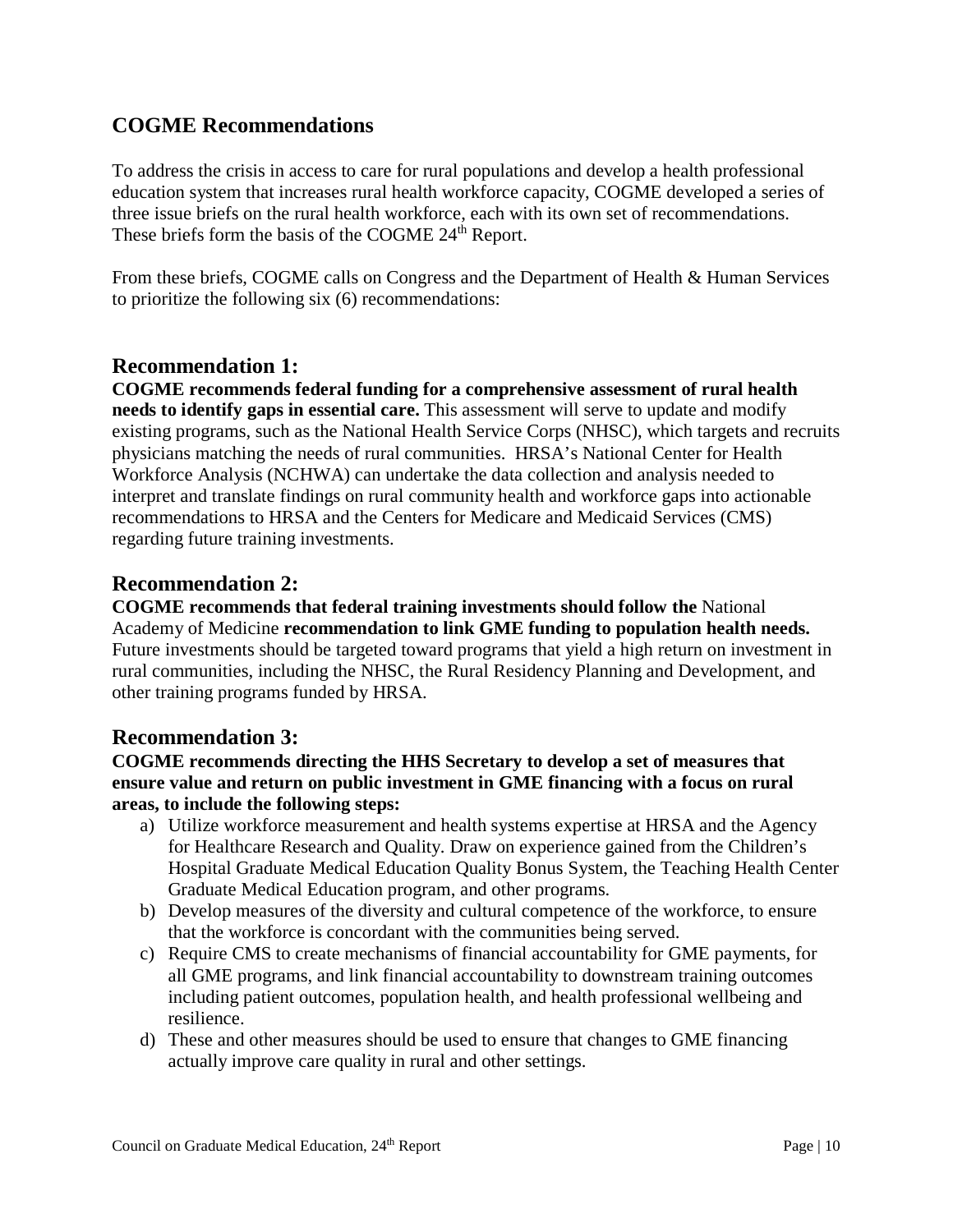### **Recommendation 4:**

**COGME recommends that HHS invest in sustainable solutions that focus on building a stable healthcare workforce in rural communities, including:**

- a) Additional funds for pipeline programs through scholarships for individuals from rural communities to pursue professional qualifications as well as additional training opportunities for existing licensed personnel in these communities, such as the Health Careers Opportunity Program.
- b) A program to support the relocation and resettlement of practitioners and their families to rural locations, including:
	- i. Support for the establishment and integration of the practitioner and their family in the community.
	- ii. Support for the retention of the practitioner in the community.
- c) Specific investment in developing community-based public health assets that advance public and population health.

### **Recommendation 5:**

**COGME recommends that the Centers for Medicare and Medicaid Services work with the Health Resources and Services Administration and other agencies within the Department of Health and Human Services to identify and eliminate regulatory and financial barriers and create incentives to health professional education, training expansion and innovation that promote rural population health, to include the following steps:**

- a) Direct CMS to eliminate regulatory and financial barriers that inhibit the development of rural residency programs.
- b) Enable rural-specific training expansion for disciplines identified as in shortage and offer regulatory flexibility in rural training programs that promote rural health access.
- c) Offer Medicare GME cap flexibility or exceptions for sponsoring institutions starting new rural- based training programs, such as Rural Training Tracks, in needed specialty and geographic areas.
- d) Craft regulations that permit rural hospitals to establish fair 'total resident amounts' consistent with their higher costs of training.

### **Recommendation 6:**

### **COGME recommends that CMS support and test sustainable alternative payment models (APMs) that enhance the delivery of team-based interprofessional education and practice by:**

- a) Increasing the number of community and team-based rural training programs receiving public graduate medical education financing.
- b) Creating pathways for financing innovative GME payment models that support rural health teams and sustainable team-based care models.
	- i. Design and coordination should be organized at the level of the HHS Secretary to encourage the involvement of all HHS agencies with GME interests, and specifically involve enhanced coordination between HRSA, the Veterans Administration (VA), and state governments across their portfolio of GME funding initiatives.
	- ii. Specific funding should be directed through HRSA, the Center for Medicare  $\&$ Medicaid Innovation (CMMI), and the VA to encourage innovative payment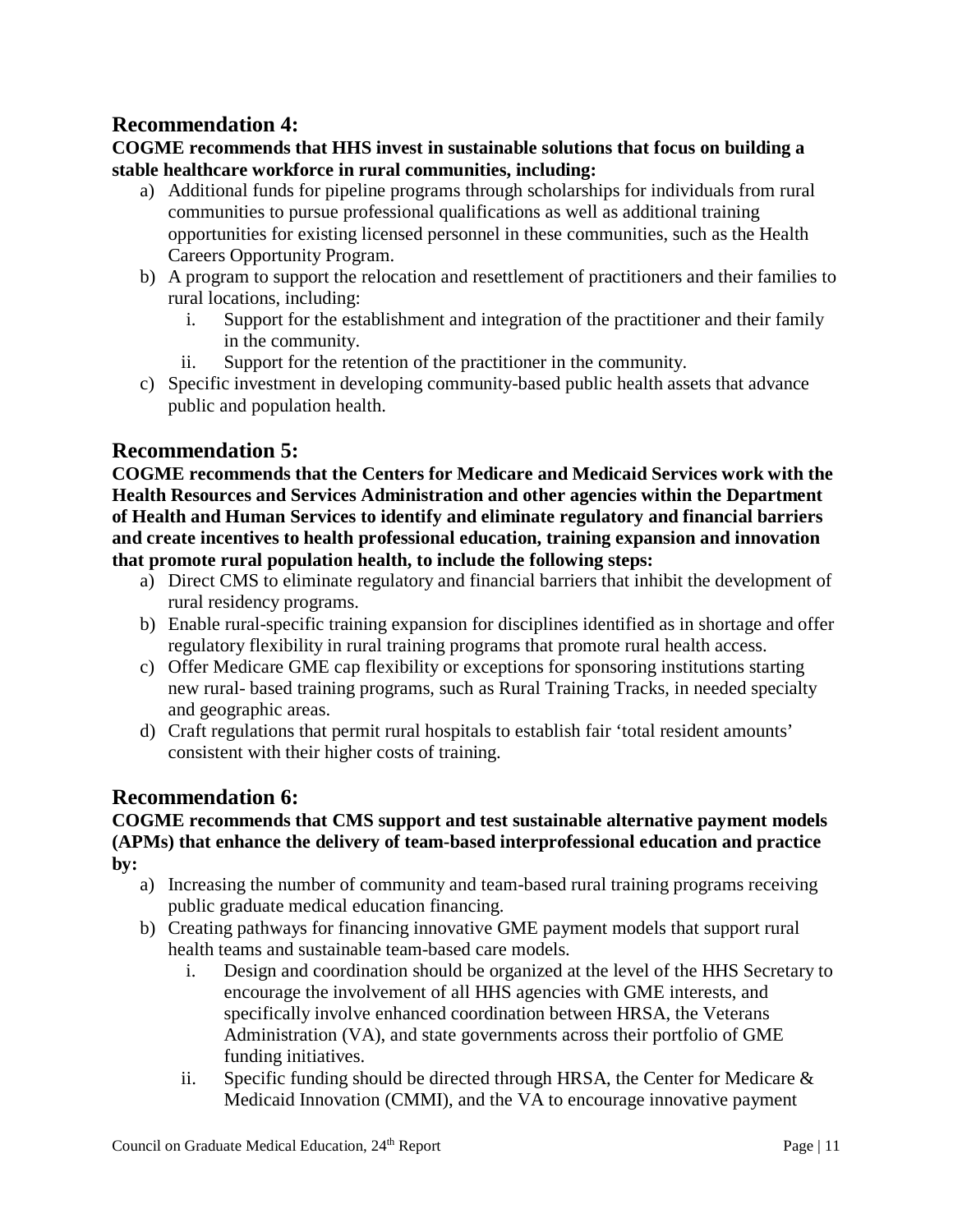mechanisms to achieve national and community level goals for the health workforce.

- iii. Mandate coordination between HRSA and CMS to develop and deploy pilot tests of APMs that support team-based, rural interprofessional training and practice.
- iv. Align CMMI alternative payment models for practices (e.g. the Primary Care First model) with those initiated for rural training.
- c) Engaging GME and other health professions accreditation bodies and key stakeholders to address the needs of new rural training enterprises and their faculty.
- d) Working collaboratively with public (i.e. Medicare and Medicaid) and commercial payers to develop innovative population health payment strategies, such as per member per month (PMPM) models, that encourage team-based care, enhance provider well-being, and lower burnout.
- e) Requiring that new APMs encourage interprofessional teams and networks, and contain plans to ensure sustainability.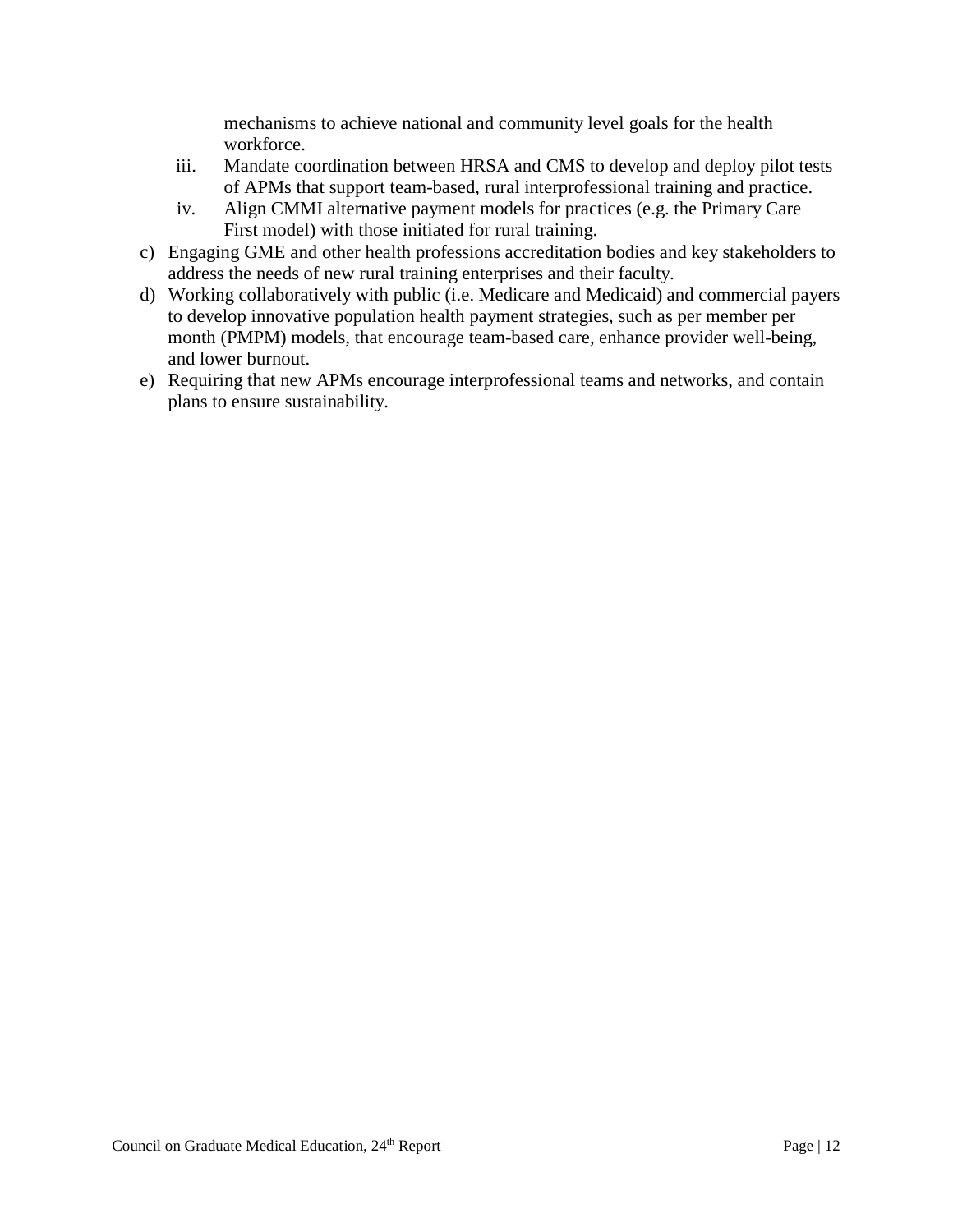### **Rural Health Disparities**

Almost one in five Americans, or roughly 60 million people in the United States, live in a rural area.[1] While rural communities have many strengths and offer a high quality of life,[2] rural residents experience significantly worse health outcomes than their urban counterparts. Compared to those living in urban areas, rural residents have higher rates of mortality from heart disease, respiratory disease, cancer, stroke, and unintentional injury, which are the five leading causes of death in the U.S.[3] They have higher rates of death by suicide.[4] Rural residents are less likely to receive screenings for diabetes, more likely to experience preventable hospital stays [5], and are at an increased risk of preventable permanent tooth loss.[6] Health disparities between rural and urban areas tripled between 1999 and 2019.[7]

An area of significant concern is maternal health. Fewer than half of rural women of reproductive-age live within a 30-minute drive of a hospital or other health care facility with a labor and delivery unit.[8] Pregnancy-related deaths are significantly higher in rural areas. In the nation's most rural areas, there were 23.8 maternal deaths per 100,000 live births; this ratio was 14.6 in large metropolitan counties.[9] By some estimates, [more than half of all rural](https://carolinapublicpress.org/27485/mountain-maternity-wards-closing/)  [counties](https://carolinapublicpress.org/27485/mountain-maternity-wards-closing/) in the United States lack a single local hospital where a pregnant woman can access prenatal or labor and delivery care.[10],[11]

At the heart of many rural-urban health disparities is the lack of access to quality health care. Of the roughly 2,000 U.S. counties classified as rural, more than 170 lacked an in-county critical access hospital, Federally Qualified Health Center (FQHC), or rural health clinic—facilities collectively referred to as safety-net providers.[12] For many rural residents, travel to the nearest hospital or clinic can take over an hour.<sup>[13]</sup> The problem of health care access is worsening, as the rate of [rural hospital closures has accelerated](https://www.americanprogress.org/issues/healthcare/reports/2019/09/09/474001/rural-hospital-closures-reduce-access-emergency-care/) in the last 10 years, further reducing access to emergency care, behavioral health care, ambulatory care, and other basic health services.<sup>[14]</sup>

Even when the necessary facilities do exist, they are frequently understaffed and experience health workforce shortages. According to data from the Health Resources and Services Administration (HRSA), in March 2020 almost [70% of areas designated as primary medical](https://data.hrsa.gov/Default/GenerateHPSAQuarterlyReport)  [health professional shortage areas](https://data.hrsa.gov/Default/GenerateHPSAQuarterlyReport) were considered rural or partially rural.[15] Rural hospital closures are associated with long-term decreases in the supply of physicians in multiple specialties, including primary care physicians, medical specialists, and surgeons.[16]

Compounding this problem, shortages among one profession or specialty have a domino effect on others. For example, lack of access to a general surgeon as backup limits the availability of other hospital services such as trauma care, oncology treatment, and colonoscopy screening. This interdependence is not limited to general surgeons. Recent reports have highlighted declining access to maternity care in rural communities, in part because hospitals face chronic shortages of maternity-care providers such as family physicians, obstetricians, certified nurse midwives, and labor and delivery nurses, as well as surgeons and anesthesiology providers.[17],[18] Primary care workforce shortages and difficulty accessing specialty services result in unnecessary trips to the emergency room, further straining hospitals that are already underfunded and understaffed.[19]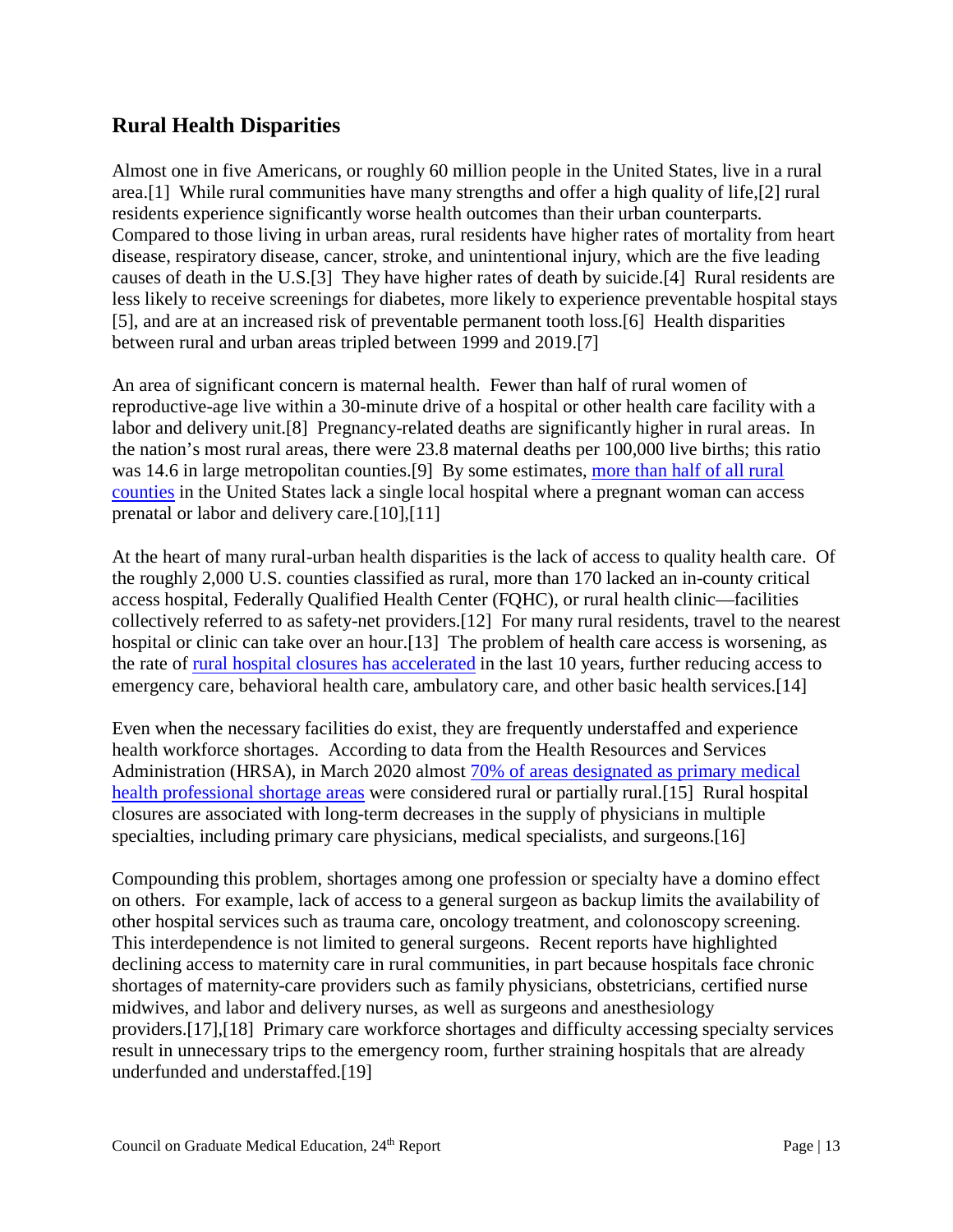### *The Impact of the COVID-19 Pandemic*

The COVID-19 pandemic has further exposed and intensified national shortages of healthcare workers over the past two years, presenting additional challenges to an already strained healthcare workforce and highlighting vulnerabilities in our current structures and systems. During the pandemic, over 1,000 hospitals across the country have faced critical staffing shortages, which made it especially challenging for these institutions and their staff to provide necessary care to both COVID and non-COVID patients.[20] Many hospitals were forced to mobilize reserve staff, including retired healthcare professionals, and rely on temporary staffing agencies to bolster their workforce capacity and adequately care for patients. States relaxed scope of practice regulations, expedited processes for licensure of new health professionals and reactivating expired licenses, and waived restrictions on the provision of telehealth across borders to ensure rapid deployment of health care workers where infections were soaring.

Hospitals interviewed by the Office of the Inspector General of the U.S. Department of Health and Human Services (HHS) reported staff burnout and trauma as well as staffing shortages due to high turnover and competition as the leading challenges in health care delivery during the pandemic.[21] Over the course of the pandemic, almost two-thirds of hospitals faced critical occupancy rates, with intensive care units at over 90% capacity.[22] The repeated waves of the pandemic have continued to strain the existing healthcare workforce while creating new demands and pressures. In addition to the work-related burden, many health care workers have faced the stress of their own exposure to infection, the risk of exposing family members and other loved ones, and the need for quarantining and social isolation.[23] These factors have exacerbated prepandemic conditions that were already leading to high levels of exhaustion and burnout.

The healthcare workforce in rural communities is particularly vulnerable to the challenges of the COVID pandemic. Rural health systems are already short-staffed and can ill afford to lose any of their current providers. Rural communities tend to have a less robust healthcare infrastructure overall, with fewer hospitals, intensive care unit beds, and critical care physicians.[24] During the peak of the pandemic, some rural hospitals resorted to transferring patients to urban area hospitals that were already overwhelmed and operating at capacity.[25] Through the combination of illness, risk of infection, burnout, and isolation from family and loved ones, the COVID pandemic has put immense strain on healthcare workers and the health system more broadly, particularly in areas where the healthcare system was overburdened and underresourced prior to the pandemic. Thus, the pandemic has further magnified the urgency of augmenting and strengthening the rural health care workforce.

### *Adapting to a Changing Landscape*

The pandemic has had many devastating and detrimental impacts on the health and well-being of our country and our health workforce. However, it also presents an opportunity to reconsider and restructure healthcare delivery to build a more robust, resilient, and sustainable healthcare workforce and system. Several promising changes to our healthcare system have been implemented, including the expanded use of telehealth and broadened regulatory flexibility. As the grip of the pandemic wanes, the health care system can use this opportunity to expand upon the changes that have proven beneficial and implement additional policies that increase access to care in rural communities in the post-pandemic phase.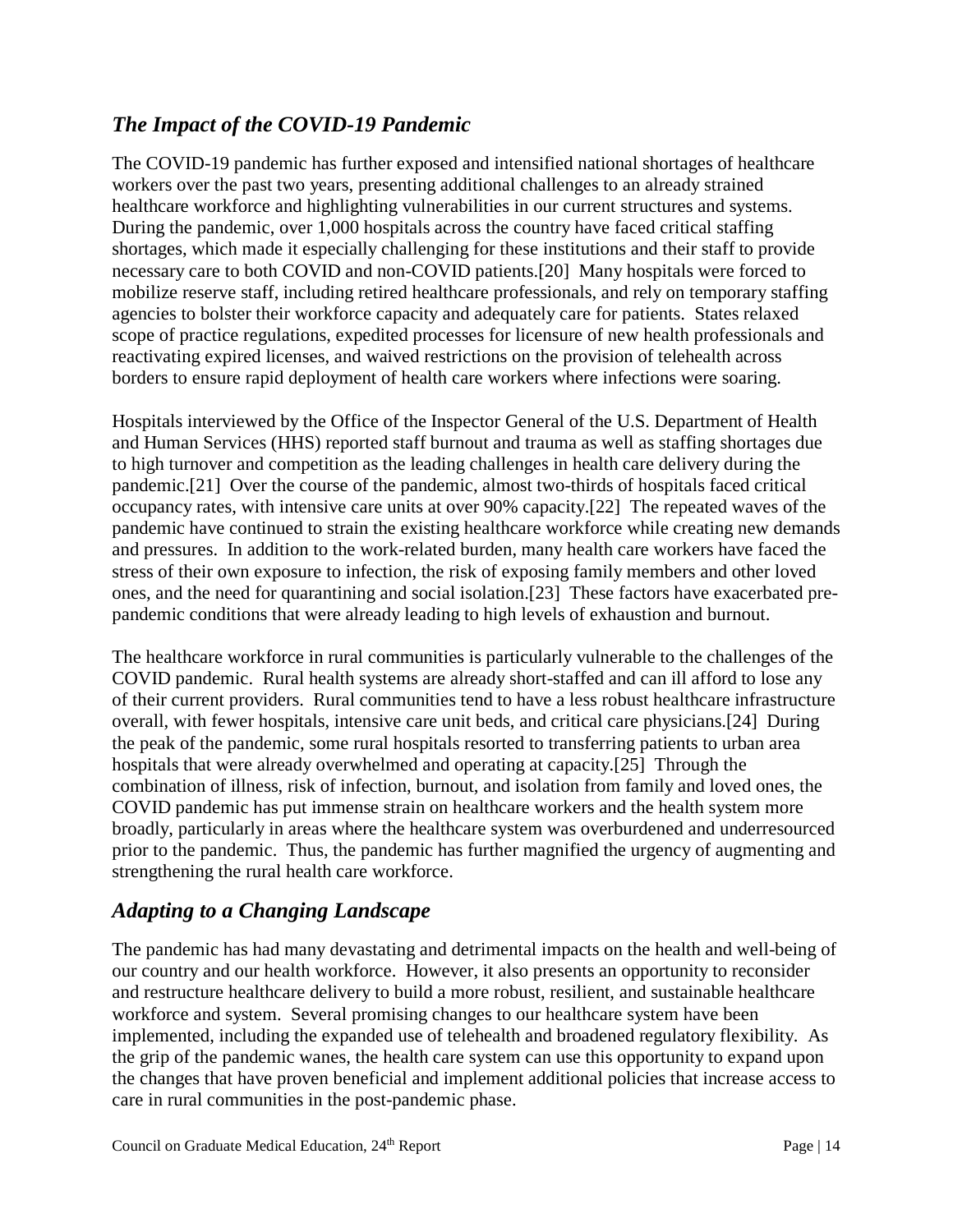Even before the COVID-19 pandemic struck, the U. S. health care landscape was changing rapidly. New health and payment incentives are shifting care away from acute care facilities like hospitals to non-acute outpatient settings. The move from fee-for-service toward value-based reimbursement, along with an intensified focus on addressing health equity and the social determinants of health, have increasingly shifted care "upstream" to community- and homebased settings.

As the Council on Graduate Medical Education (COGME) developed this report, written legislation was being enacted or proposed that would have both short- and long-term impacts on the healthcare delivery system nationally and in rural communities. The Center for Medicare & Medicaid Innovation (CMMI) was launching an alternative payment program specific to rural communities.[26] The National Academies of Sciences, Engineering, and Medicine released reports on implementing high quality primary care and on integrating social needs care into health care delivery to improve population health.[27] These are especially critical developments to the rural healthcare workforce and rural health. A robust primary care infrastructure improves population health and increases health equity across communities. When rural communities cannot attract and retain an adequate primary care workforce, the health and well-being of their citizens is jeopardized. Even the best healthcare systems cannot optimize the health of the rural communities unless the social determinants of health are also addressed, including poverty, educational attainment, communication technologies and transportation.

Combating the nation's rural health challenges in the context of rapid health system change requires radically redesigning the way we invest in the rural health workforce to place patients, their families, and their community needs at the center of policy interventions.[28] **Recognizing the care inequities and the changing needs of rural America, the COGME provides this report and recommendations to strengthen rural health workforce training and improve access to health care in rural communities.** The recommendations address the health and social care needs of rural America through evidence-based, patient- and community-centered health workforce investments spanning education, training, and practice. While focused specifically on rural communities and populations, many of the recommendations in this report are applicable more broadly to our national healthcare workforce and delivery system as a whole.

### *Bright Spots for Rural Health*

At first glance, addressing persistent workforce shortages and health inequities in rural communities may seem an intractable problem. COGME recognizes, though, that significant momentum for its recommendations already exists. Several recent reports have identified ways in which the rural workforce can be strengthened, as well as "bright spots" for the future of rural health.

### **Teaching Health Center Graduate Medical Education**

The [Teaching Health Center Graduate Medical Education](https://bhw.hrsa.gov/funding/apply-grant/teaching-health-center-graduate-medical-education) (THCGME) Program, launched by HRSA in 2011, has had significant success embedding medical and dental residency training opportunities in community-based, rural primary care settings.[29] Most THCGME training sites are located in rural or other underserved areas, and provide training to residents in the full range of primary care specialties – including family medicine, internal medicine, pediatrics,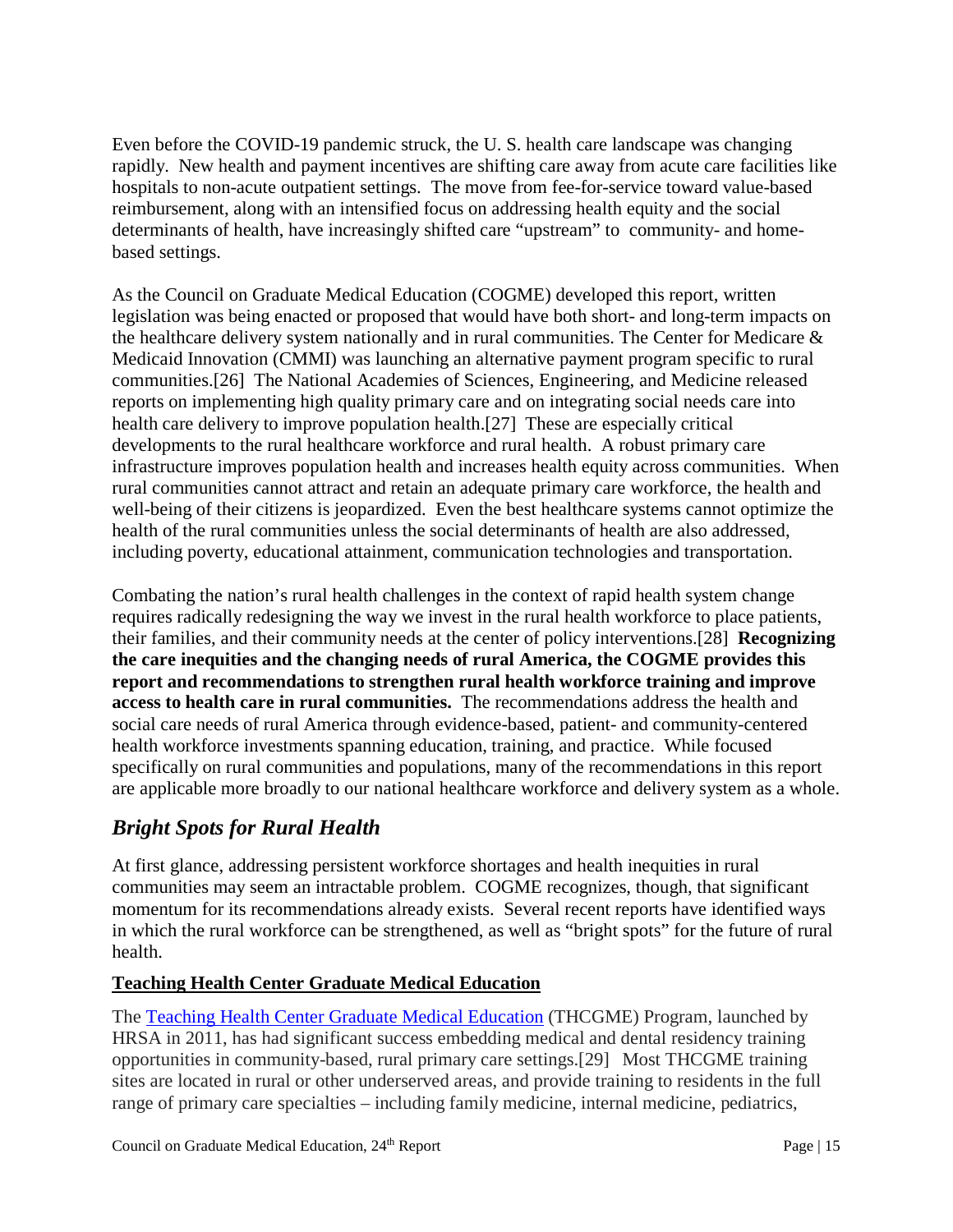obstetrics and gynecology, and general and pediatric dentistry. Analyses suggest that residents who train at THCGME sites are more likely to remain in primary care and work in shortage areas such as rural communities than their non-THCGME peers.[30]

Studies also suggest that the THCGME program has the potential to yield up to \$1.8 billion in public program savings—an estimated \$1.5 billion in Medicaid savings and \$284 million in Medicare savings—between 2019–2023. These savings would result from THCGME-supported residents providing needed access to primary care to underserved populations at low cost during their training, and going on to practice in more cost-efficient ways due to their training in lowresources settings.[31] In 2021, HRSA announced plans to invest a combined total of approximately \$76 million in the THCGME program. This funding encompasses \$46 million to expand the number of new resident positions at new and existing THCs, \$25 million to create 50 new community-based residency programs, and \$5 million to fund a technical assistance center for THCs.[32]

### **Rural Residency Planning and Development/Rural Training Track Technical Assistance**

The [Rural Residency Planning and Development](https://www.hrsa.gov/grants/find-funding/hrsa-20-107) (RRPD) Program expands the number of rural residency training programs, with the goal of increasing the number of physicians choosing to practice in rural areas. Rural residencies are defined as allopathic and osteopathic physician residency training programs that primarily train in rural communities. Under the RRPD, the Rural Training Track Technical Assistance (RTT-TA) consortium, funded through the HRSA Federal Office of Rural Health Policy, supports communities, educational institutions, and others interested in developing rural training tracks.[33] RTT graduates are twice as likely to practice family medicine in a rural setting as compared to family medicine residents trained in an urban program. A 2016 review of the RTT-TA consortium found that more than 35% of graduates were practicing in rural areas through seven years post-graduation, demonstrating a stable yield of physicians in rural practice.[34] Building on the RTT-TA strategy, HRSA has continued to invest in RRPD grants, awarding \$6.7 million in 2021 to a total of 46 organizations to grow the rural workforce through the creation of new rural residency programs.[35] HRSA plans to further expand the RRPD program in 2022 with an investment of \$10.5 million to create 14 additional rural residency programs.[36]

### **Area Health Education Centers**

One vital resource already in place in many rural areas of the United States is the [Area Health](https://bhw.hrsa.gov/sites/default/files/bureau-health-workforce/funding/ahec-outcomes-report-2014-2019.pdf)  [Education Centers](https://bhw.hrsa.gov/sites/default/files/bureau-health-workforce/funding/ahec-outcomes-report-2014-2019.pdf) (AHEC) program, which provides grants to schools of medicine and nursing to develop and enhance education and training networks within communities, academic institutions, and community-based organizations.[37] The AHEC networks focus on training programs to improve the supply, distribution, diversity, and quality of healthcare providers, and in turn increase access to health services in rural and other medically underserved areas. A redesign in FY2017 introduced the AHEC Scholars Program, which supports educational and training activities for health professions students in six core areas: inter-professional education, behavioral health integration, social determinants of health, cultural competency, practice transformation, and current and emerging health issues. The Scholars Program enhances recruitment and training by promoting community-based experiential training in rural areas through field placements and clinical rotations, facilitating continuing education for health professionals already in practice, and developing statewide outcome-focused evaluation methods.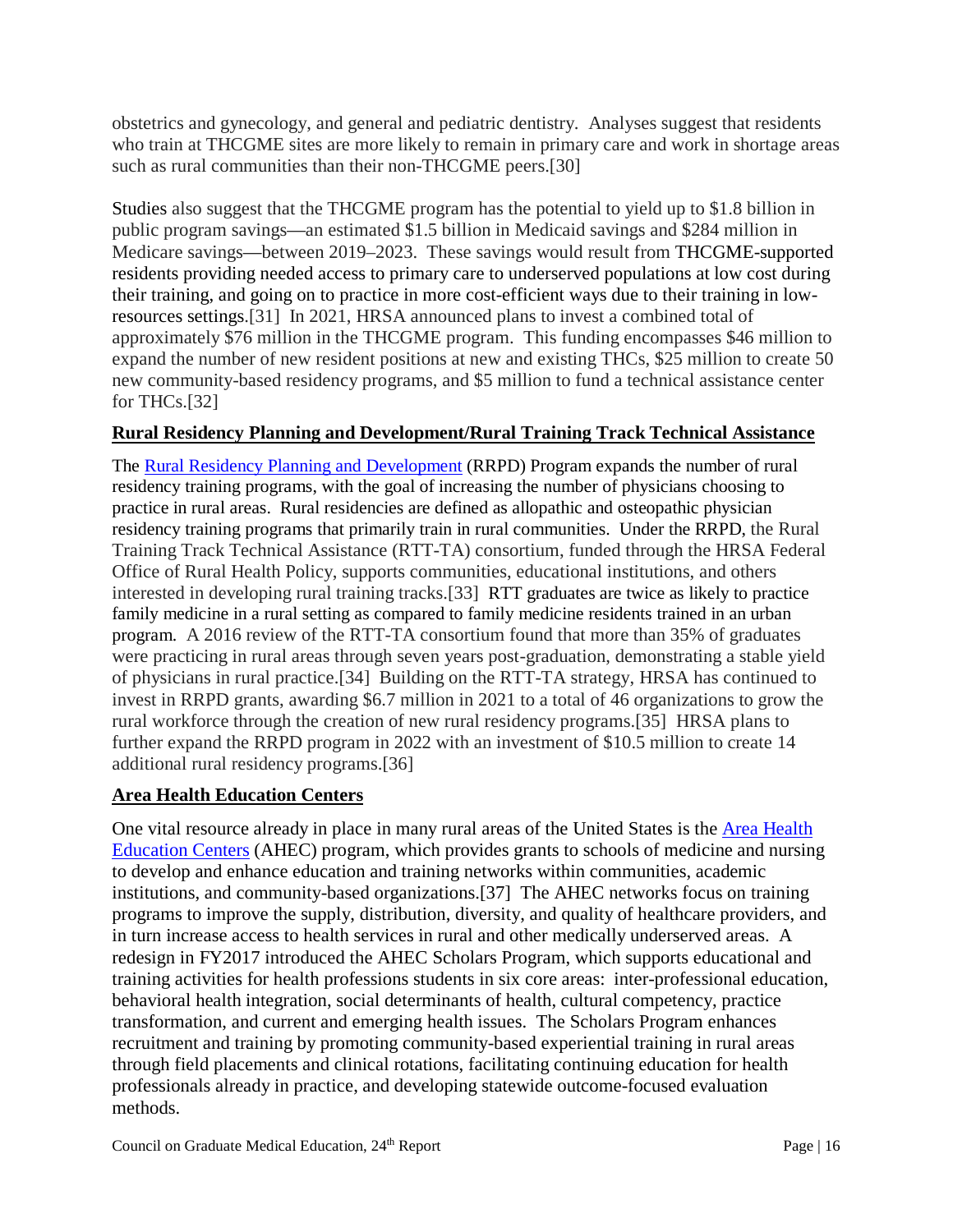### **The Children's Hospital Graduate Medical Education Quality Bonus System**

The [Children's Hospitals Graduate Medical Education](https://bhw.hrsa.gov/funding/apply-grant/childrens-hospitals-graduate-medical-education) (CHGME) program provides funding to children's hospitals to help their GME programs train pediatric physicians and dentists, and to provide care for low-income children across the country. CHGME funding supports the training of almost half of all general pediatrics residents, and over half (55%) of all pediatric subspecialty residents and fellows.[38]

In 2019, HRSA initiated the CHGME Quality Bonus System (CHGME QBS), which is designed to distribute bonus payments to CHGME participant program that meet certain standards that focus on quality measurement and improvement, interpersonal and communications skills, delivering patient-centered care, and practicing in integrated health systems and communitybased settings. The goal is to incentivize awardees with high quality training to meet the pediatric workforce needs of the nation.[39]

### **Other Bright Spots**

Other notable bright spots include the [Wisconsin Rural General Surgery Residency Track,](https://www.surgery.wisc.edu/education-training/residencies/general-surgery-residency/rural-general-surgery-residency-track/) with the goal of "providing excellent training for surgeons who desire to … practice in rural or community based hospitals."[40] In addition, [the Idaho Family Medicine Residency,](https://www.fmridaho.org/) one of the original 11 HRSA-funded Teaching Health Centers, focuses on team-based training and practice within its mission to "train outstanding broad spectrum family medicine physicians to work in underserved and rural areas."[41]

Together, these "bright spots" and other related programs are placing more medical and surgical residents and other health professions trainees in rural clinical sites. The results are manifold:

- Greater exposure of trainees and other health professionals to rural practice and its benefits.
- Increased recruitment of health professions students from rural and other underserved communities.
- Improved access to care for many rural communities.

COGME has noted the success of these programs. They provide examples of best practices and methods that can be adapted and scaled up to address the health care needs of rural communities, and build the rural workforce. Thus, these programs have shaped the thinking of COGME in the development of its recommendations.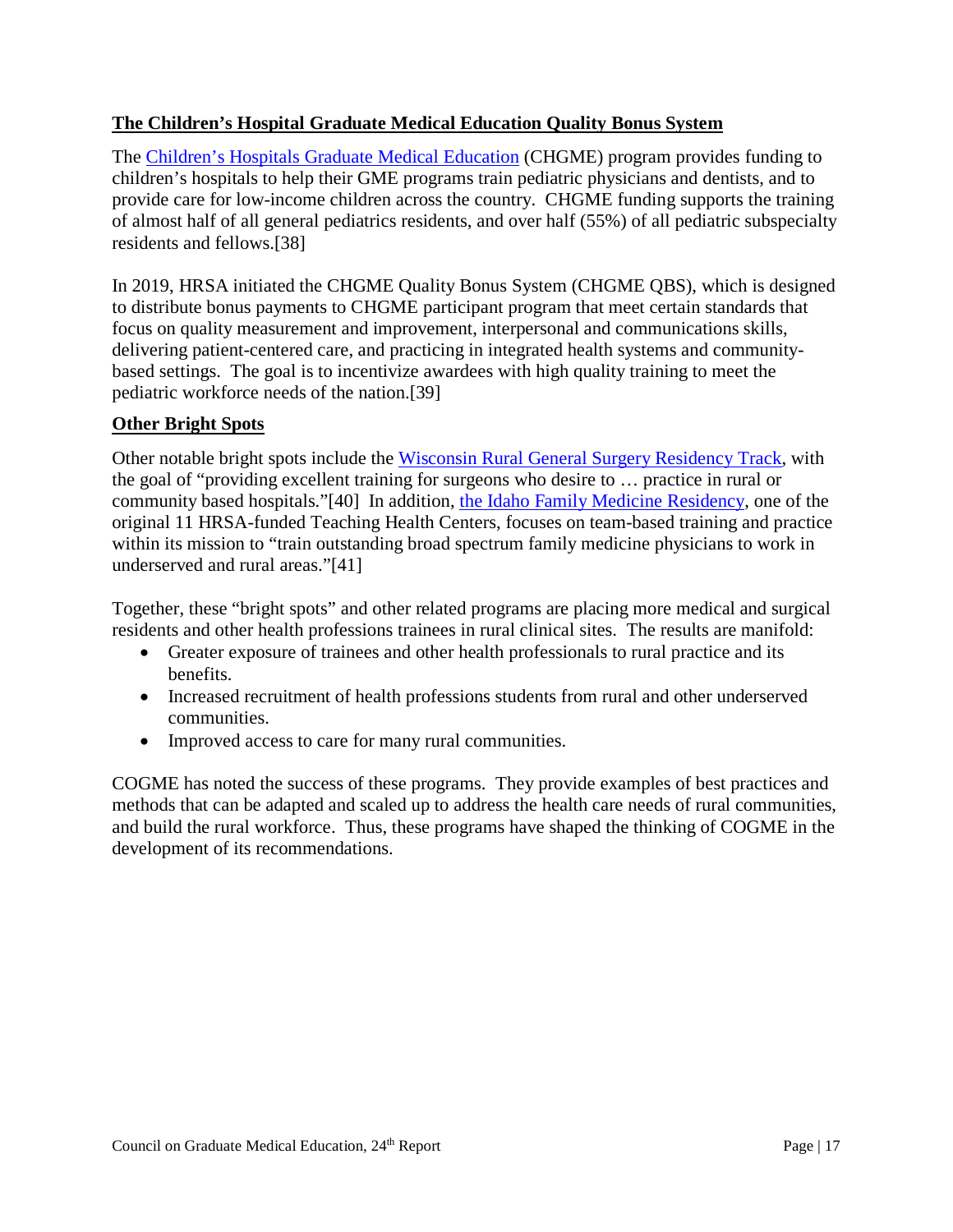### **Restructuring the Rural Health Workforce**

Reducing the substantial health disparities experienced by rural communities will require adaptable, dynamic teams of providers. These teams must be designed and deployed around the specific health and social care needs of local communities. Achieving a workforce that can meet rural health care needs will require a substantial commitment to identifying the unique health care and workforce needs of rural communities, adequate investment in the workforce and infrastructure, and stable and sustainable financing mechanisms.

Restructuring the rural health workforce and workforce training to focus on patients and populations instead of individual provider groups is needed to redefine the crisis from a workforce shortage to a demand-capacity mismatch. This mismatch could be addressed by investing in team-based models of care that integrate primary care, behavioral, social, and community services. Primary care capacity, for example, can be greatly increased by empowering licensed personnel, including registered nurses and pharmacists, to provide more care, as well as by allowing medical assistants to function as panel managers and health coaches to address many preventive and chronic care needs. Primary care settings are a key access point for individuals with behavioral health and substance use disorder needs. Social workers are playing an increasingly important role in primary care, as behavioral health specialists, case managers, and health system navigators.[42]

### *Principles in Restructuring the Workforce*

Through a restructuring, the U.S. healthcare system would be able to improve access to care for rural communities. This restructuring would follow five basic principles:

- Assessing and Planning for the Specific Needs of Rural Communities
- Focusing on Generalism and Team-Based Care
- Integrating the Community into the Workforce
- Developing Outcome Measures that Align Workforce Investments with Population Heath Needs in Rural Communities
- Creating Financing Mechanisms that Sustain Rural Training and Practice

### **Assessing and Planning for the Specific Needs of Rural Communities**

The first principle requires the recognition that rural communities have a range of health care needs that cover care across the lifespan. Furthermore, lacking the resources, facilities, and infrastructure common in more urbanized areas, rural communities often rely on informal health systems and community-based health care delivery. An assessment of local community and population health needs, developed by working with public and private stakeholders invested in the community, would help to shape the development of tailored training tracks for rural clinicians. Training programs preparing health professionals for practice in rural areas must allow for flexibility and adaptability in low-resource environments.

One need for improving care in rural communities is access to telehealth visits through the availability of reliable and affordable communications technology, including telephone, video, and internet broadband infrastructure. The COVID-19 pandemic has accelerated the pace of telehealth development to promote safety and improve access to care. In addition, many state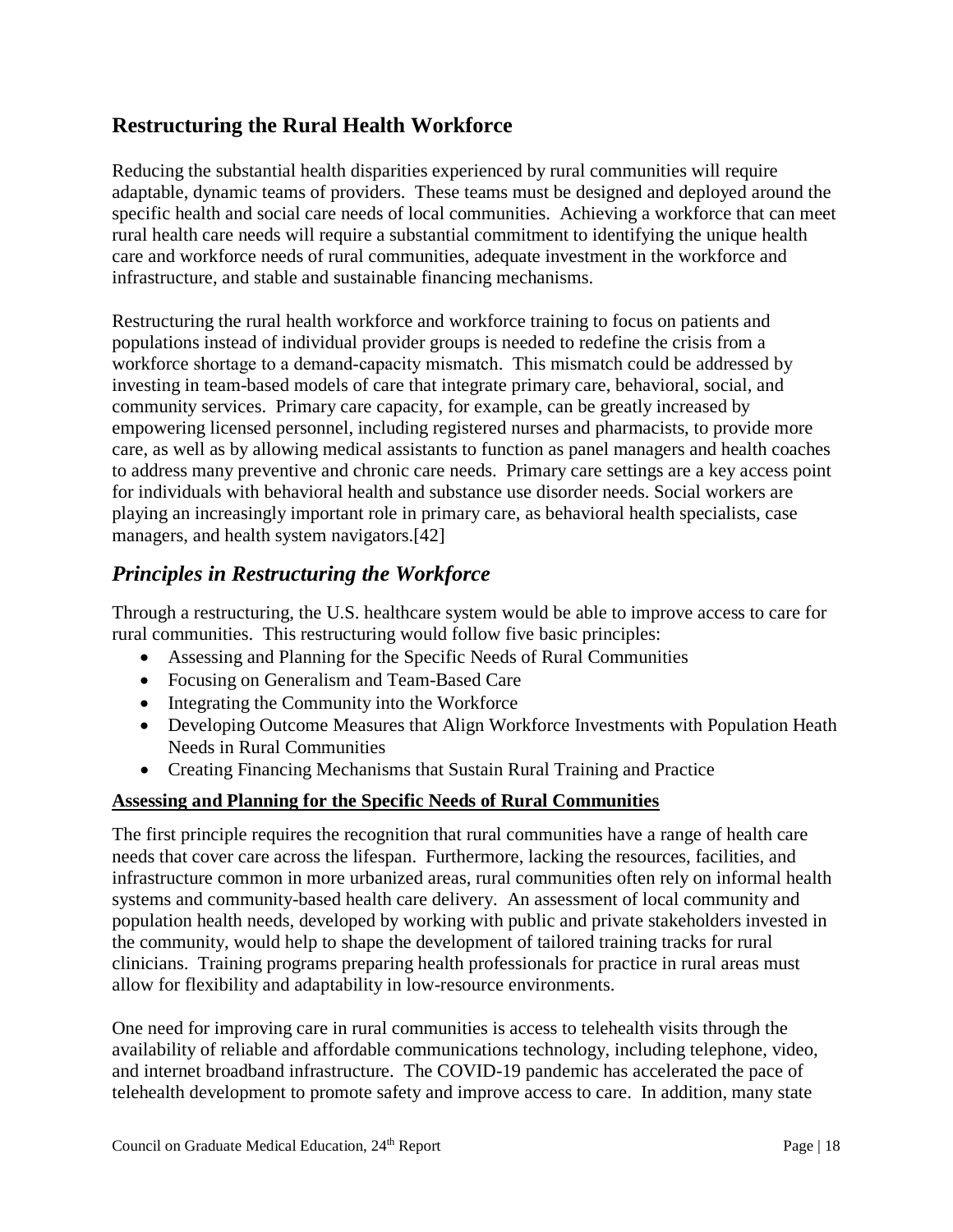and local governments relaxed regulations around telehealth delivery and the Centers for Medicare & Medicaid Services (CMS) and many health insurers broadened policies for reimbursement of telehealth services. Retaining this regulatory flexibility, building and maintaining the infrastructure to increase connectivity, and training both clinicians and local residents in its use, would enhance community access to the full range of telehealth direct care and consultative services, and promote the dissemination of accurate health information. However, state licensure has an overriding impact on telehealth access across state borders for rural communities. There is a need to develop a sustainable pathway to maintain telehealth access, in the event that state-level flexibilities are revised or closed in the post-pandemic phase.

#### **Focusing on Generalism and Team-Based Care**

Facilitating rural care will require a focus on the interrelated principles of generalist practice and team-based care.

### *Generalism in Practice*

Rural communities typically have few physical facilities such as hospitals and clinics, as well as a limited number and range of health professionals. With fewer health care professionals available, clinical practice in rural areas demands the generalist skills of a primary care provider who can assess and treat patients with a wide range of complex physical and behavioral health needs. This will require a shift in emphasis toward generalist training and practice, as well as awareness that the generalist needs to have access to external support from specialists.

Rural training programs need to encourage generalism in rural healthcare practice. Clinicians preparing for rural practice need to develop and maintain a broad range of skills that they can adapt to meet the specific needs of the local community. For example, behavioral and mental health training could be incorporated into primary care to address such issues as suicide prevention and the opioid crisis. Included within this principle is the need to promote broader, lifelong learning, not just among physicians but among all rural healthcare providers. However, the United States has seen a decline in generalist training and practice.

### *Interprofessional, Team-Based Care*

Given the varied mix of both the professional and paraprofessional workforce, rural providers must be capable of working in interprofessional teams. Most rural communities use an "assetbased" approach and adjust team structures and services to make use of local providers. Putting constrained resources to greatest use will require cooperation and coordination among local providers, working together in teams to complement each other's skills and scopes of practice.

Training in community care teams can create a more stable and flexible local healthcare delivery model and reduce the cost per unit of care, while improving professional satisfaction and meeting the needs of the local population more efficiently. Effective models of rural team-based care would link office- and hospital-based clinicians with others practicing directly in the community - e.g. community health workers, social workers, case managers, and others. Training in teams would facilitate an understanding of the roles and benefits of other healthcare professionals, and promote cultural competency (especially for trainees coming from outside the community), adaptability, and resilience – the skills needed for successful practice in a climate of limited resources.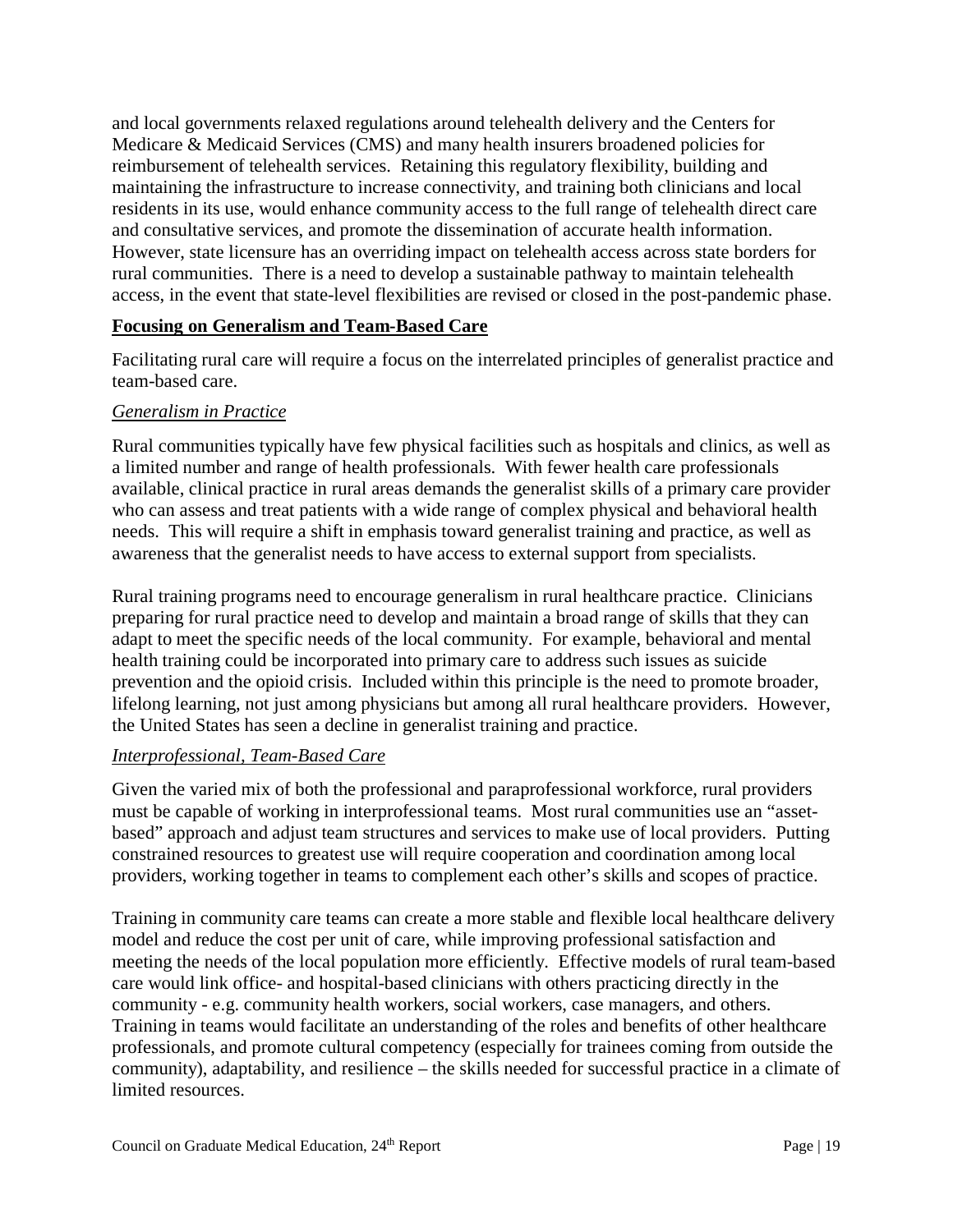### **Integrating the Community into the Workforce**

A third principle recognizes the need to invest in the recruitment and training of individuals from rural communities into the health professions by developing pipeline programs and promoting opportunities for medical and health professions education. There are also opportunities to recruit and train paraprofessionals such as medical assistants and community health workers, who can contribute to the health care team.

Current investments in workforce training do not adequately address rural health disparities or bolster the rural health workforce. The nation spends significant taxpayer dollars on workforce training – \$14.5 billion alone on graduate medical education (GME) for physicians.[43] Unfortunately, the workforce has maldistributed by specialty, geography, and setting, indicating a need for corrective measures.[44] To date, efforts to better distribute funding to meet rural health workforce needs have been unsuccessful despite the fact that residency location is a known predictor of a physician's future practice location.[45] One study showed that 56% of family medicine residents practice within 100 miles of where they completed their training.[46] However, the Government Accountability Office estimates that **only 1% of residents train in rural areas.**[47]

Studies have consistently found that physicians who grew up in rural areas are more likely to stay and practice in rural settings,[48] and that counties with providers who have strong ties to the local community have better health outcomes.<sup>[49]</sup>

Therefore, scholarships and other incentive programs for those who come from rural communities promise to increase the rural health workforce, and in turn broaden access and improve health outcomes. With the emphasis on and importance of team-based care described above, programs to expand the supply of health care services should capitalize on local resources. For example, primary care capacity can be increased by empowering adequately trained and licensed personnel, such as registered nurses (RNs), advanced practice registered nurses (APRNs), physician assistants (PAs) and pharmacists, to provide a broader range of services within their scope of practice as part of the care team. Access to care can also be broadened by expanding the workforce and developing the skills of community health workers and other paraprofessional, non-licensed personnel, as long as their roles are clearly defined and they work within team-based care.

### **Developing Outcome Measures that Align Workforce Investments with Population Health Needs in Rural Communities**

Reducing rural health disparities can be facilitated by the creation and development of population health outcome measures that encourage better alignment between investments in health care provider and medical residency training programs and the needs of rural areas.[50] For the medical profession, these measures must cover the full range of GME financing, not just funding targeted toward rural programs. The measures would aim to identify workforce gaps to ensure value and return on investment of public funds directed toward training. For example, building on the analytics expertise of the Agency for Healthcare Research and Quality, the National Center for Health Workforce Analysis, and the HRSA-funded Health Workforce Research Centers, along with lessons learned from evolving HRSA initiatives such as the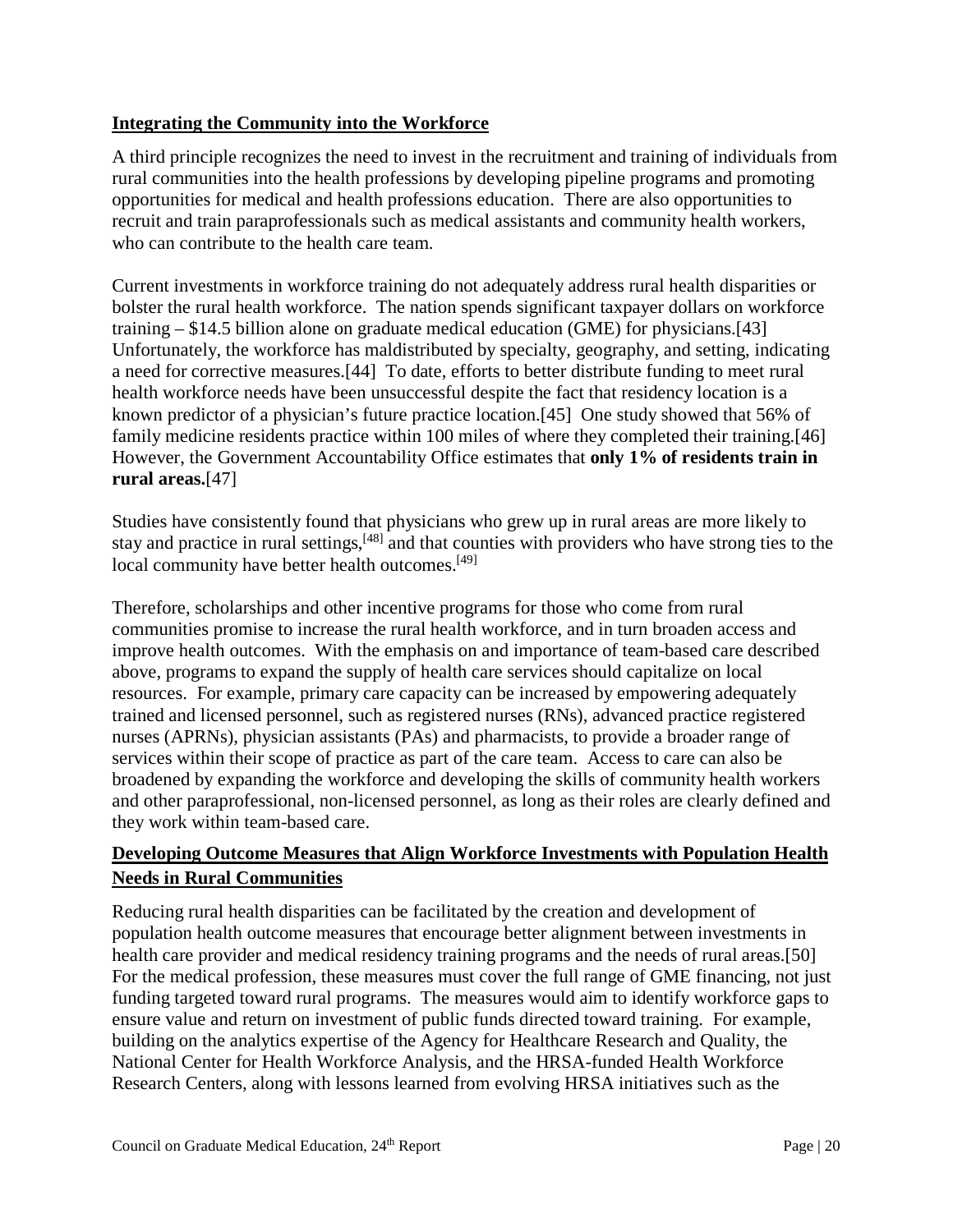CHGME QBS, these metrics could serve as goals for residency training programs, and might also be incorporated into the GME accreditation process and financing models.[51, 52]

Measures should focus on outcomes that ensure the appropriate geographic distribution and mix of health professionals needed to meet the diverse health needs of rural communities, and include processes that address competencies specific to rural practice locations such as generalism, comprehensive practice, care coordination, community engagement, and team-based health care.[50] They should also address workforce diversity and cultural competence, so that the local workforce reflects the communities being served. The ultimate goal is to develop and implement measures which assess whether federal investments in training increase the capacity of the rural healthcare workforce to improve and enhance access to health care for rural populations.

### **Creating Financing Mechanisms that Sustain Rural Training and Practice**

Fulfilling these principles will require developing new sources of funding that support the financial health and sustainability of rural training and practice, including possible GME funding from state governments and the private sector. Funding is also needed to support the recruitment and training of clinicians in other disciplines, including RNs, APRNs, PAs, social workers, behavioral health providers, and others. New sources of funding should include local, state, and federal initiatives to be sustainable.

### *Sustaining Rural Residencies and Practices*

Making rural residency programs both attractive and sustainable, and rural practices more financially viable, requires creating new, innovative, value-based funding streams. CMS directs its GME financing almost exclusively through hospitals. However, many of the place-based training programs described in this report offer care in community-based clinics or other outpatient settings.[53] Also, in the current health care system physicians and other clinicians are most often reimbursed based on the number of services they perform, without regard to patient health outcomes.[54] This volume-based model fails to accommodate the circumstances of rural training, meet the needs of rural populations, or sustain the efficient population-based care employed by many rural practices.

### *Alternate Payment Models*

There have been calls to update the GME financing models, including trials of alternative payment models (APMs) that link payment to the value of the care provided, and take into account local need and availability of resources.[55] Noting that current models discouraged training in community based settings, the Institute of Medicine called for a GME overhaul to move toward outcomes-based payment, and for the creation of a 'Transformation Fund' capable of financing innovative payment models and pilots.[56] There was specific mention of increased funding for educational entities such as community health centers and regional workforce consortiums, which allow multiple community stakeholders to adopt shared ownership for education that meets community need and permits distribution of the benefits associated with residency training across multiple community settings.[52, 57]

Working collaboratively with public and commercial payers, CMS should develop innovative population-based health payment strategies for rural areas. An example might be a model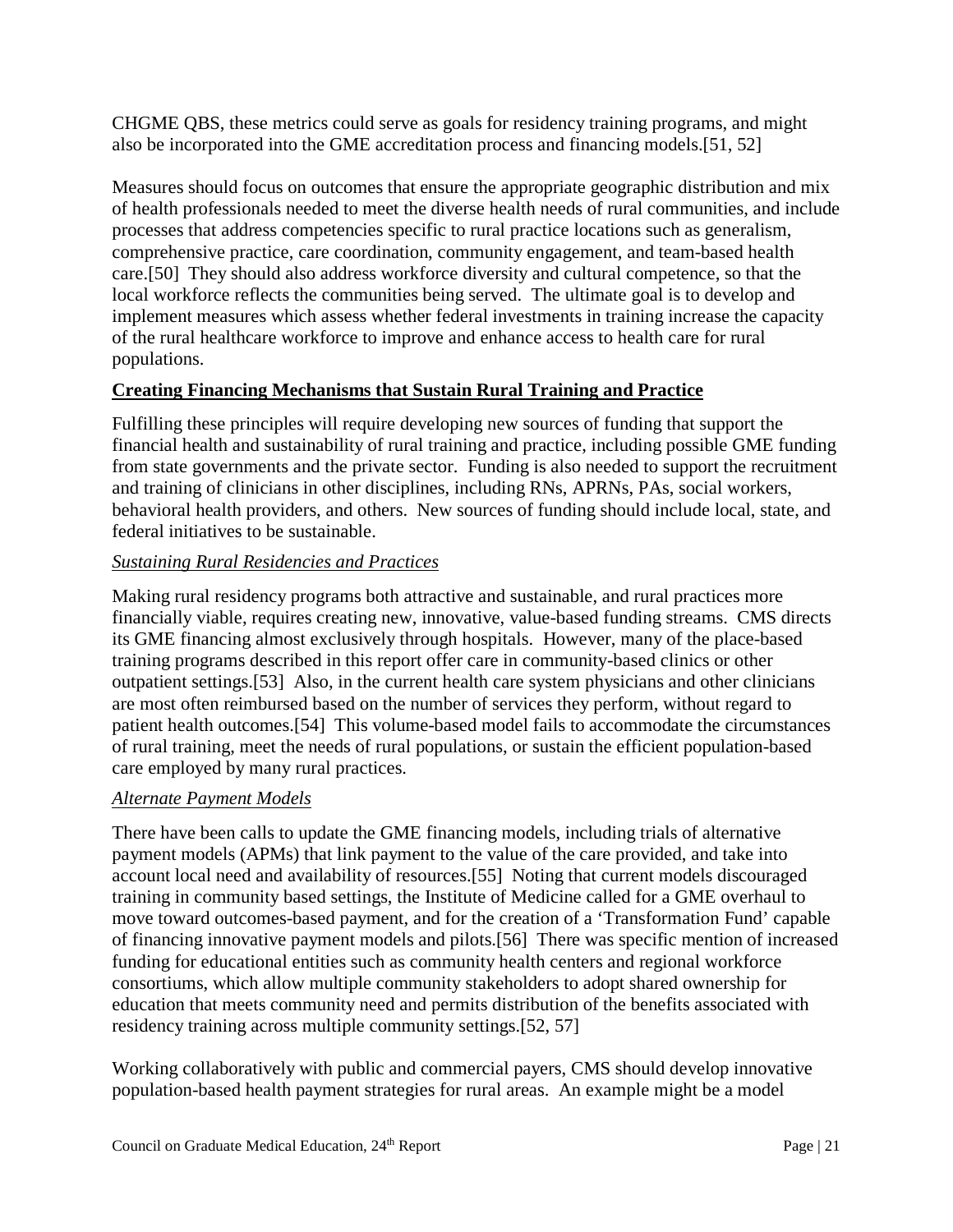designed on a capitated Per Member Per Month (PMPM) basis.[58] However, flexible payment models at current levels of spending may not be enough; there is a need for additional reimbursement which should be viewed as an investment in the sustainability of health care providers in rural practice. This transformation in payment mechanisms for rural team-based practices would provide sustainable revenue streams to promote practice viability, and help these practices to leverage technology (e.g. telehealth, telephone, e-mail, and text messaging) to broaden access to care and enhance quality of care, while maximizing health outcomes and controlling healthcare costs. Such health payment models promise to improve well-being and lower burnout for rural health professionals.

Opportunities for immediate agency action could involve CMS tasking its Center for Medicare and Medicaid Innovation (CMMI) to develop and deploy pilot testing for APMs to support teambased rural interprofessional training and practice, along with enhanced coordination between HRSA, the Veterans Administration, and state governments.

### **Creating a Strategic Plan for Rural Health Workforce Financing Reform**

To address these five principles, the recommendations in this report outline a series of actions needed to enhance health workforce capacity in rural communities in the short term. However, COGME believes that a longer-term strategic plan for investing in health workforce training across the professional continuum for rural populations could spearhead greater integration between federal and state efforts and promote lasting innovation in health professional education. Its development should include key rural stakeholders, non-physician professionals, and international medical graduates. Furthermore, it would need to build on the "bright spots" and expand the programs already underway to address rural health needs, such as the THCGME program and RRPD described in this report, along with other programs such as the Health Careers Opportunities Program, and the National Health Service Corps and Nurse Corps. At present, many rural regions have multiple federal programs that operate with little coordination with each other or between other related programs and entities.

The U.S. Government Accountability Office has issued several reports recommending such a national plan.[44, 47, 59] The National Health Care Workforce Commission, authorized in 2010 under the Affordable Care Act but never financed, could serve as a potential pathway to gain expert input into design and oversight from federal and public stakeholders.[60]

COGME previously recommended a national strategic plan for GME to build a dynamic and agile GME system that better addresses the nation's physician workforce needs.[61] This new recommendation would build on a national plan by specifically focusing on increasing access to essential health care services for rural areas and improving the health of rural populations.

### **Conclusion**

Given the particular challenges that rural America faces in accessing necessary healthcare, as well as the disparities these communities demonstrate in health outcomes, COGME advocates for the restructuring of training programs to better meet rural needs. The COVID-19 pandemic presents a critical juncture at which there is an opportunity to reconsider the way in which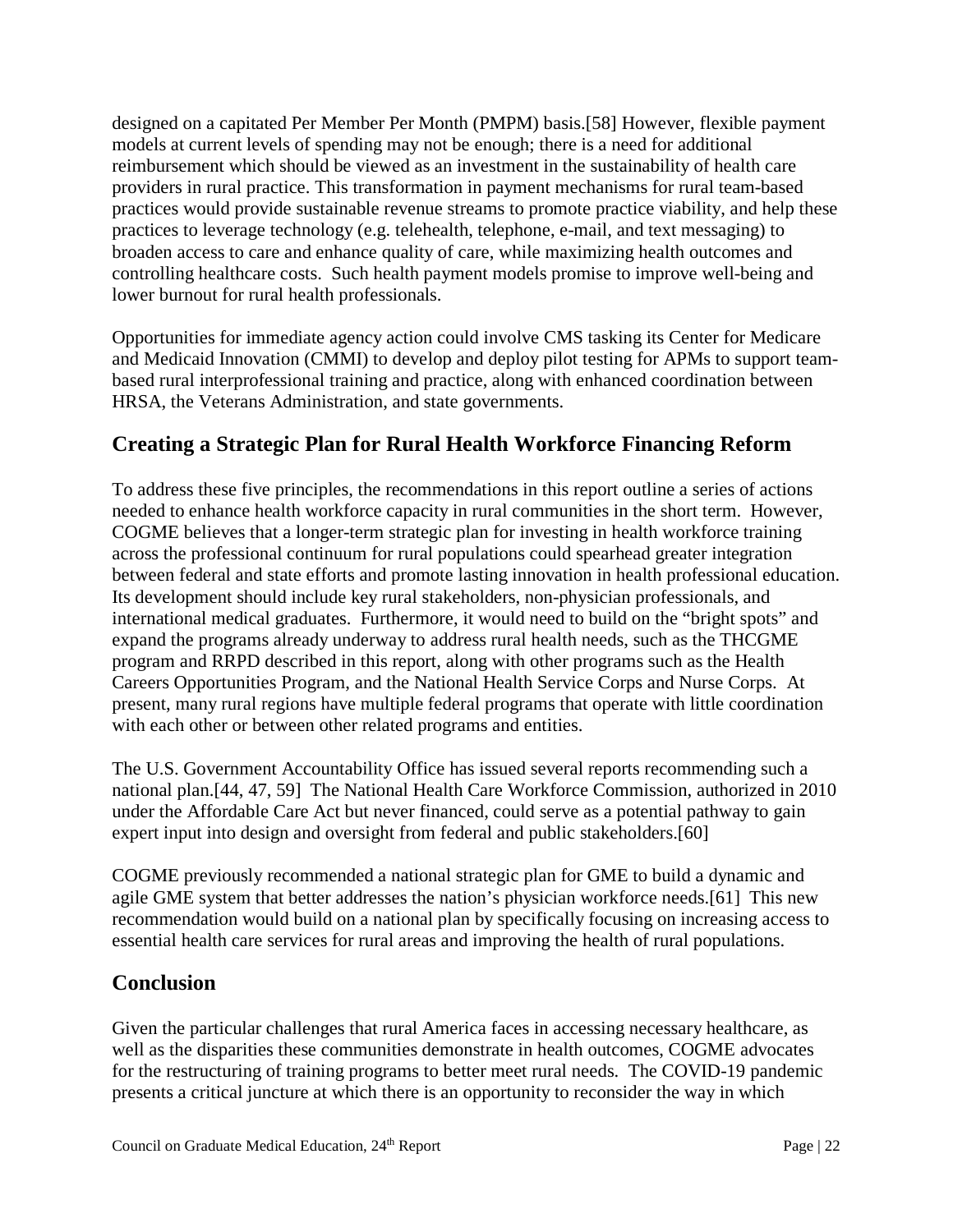healthcare providers are trained in our country. The COGME members have assembled three issue briefs that outline a path forward to reduce healthcare workforce shortages in rural areas, improve the pipeline for developing care teams, and ultimately, create a more resilient U.S. healthcare system.

The significant and serious health disparities faced by rural inhabitants across the country, and the diverse health care needs of rural communities, should be addressed in a flexible manner.[62] In medical education, rural residencies should focus on training physicians who are comfortable in generalist practice, capable of addressing a wide variety of problems, and willing to adapt their practice in a changing healthcare landscape. Furthermore, investments in the training other healthcare professionals and community members are needed to create effective and cohesive care teams. Training programs must reflect the diverse needs of rural communities, prepare health professionals who can address those needs, and emphasize team-based care, generalism, and adaptability. Health professionals in rural areas must care for a broad range of health issues and problems, be adaptable to local conditions, work collaboratively with other providers, and augment their skills depending on community needs. Strengthening pipeline programs in rural communities would expand opportunities for individuals from these areas to contribute to their own healthcare workforce. Investments from new sources of funding, along with additional support for current programs such as AHEC, hold the promise to expand and improve the rural health workforce, promote rural healthcare access, and improve health outcomes.

To aid in the process of restructuring training programs to address rural health disparities, in this compilation report COGME recommends conducting a comprehensive assessment of the health needs of rural Americans to identify critical gaps, developing measures of rural health outcomes to help assess population health outcomes and return on investment, and testing novel payment structures that invest in programs to train rural healthcare providers and sustain rural practices.

The strategies outlined in this report focus on training physicians and other professionals to have the skills and competencies necessary to serve rural communities, and creating sustainable solutions to improve rural practice and alleviate provider shortages. The ultimate goal is to decrease health disparities in rural areas.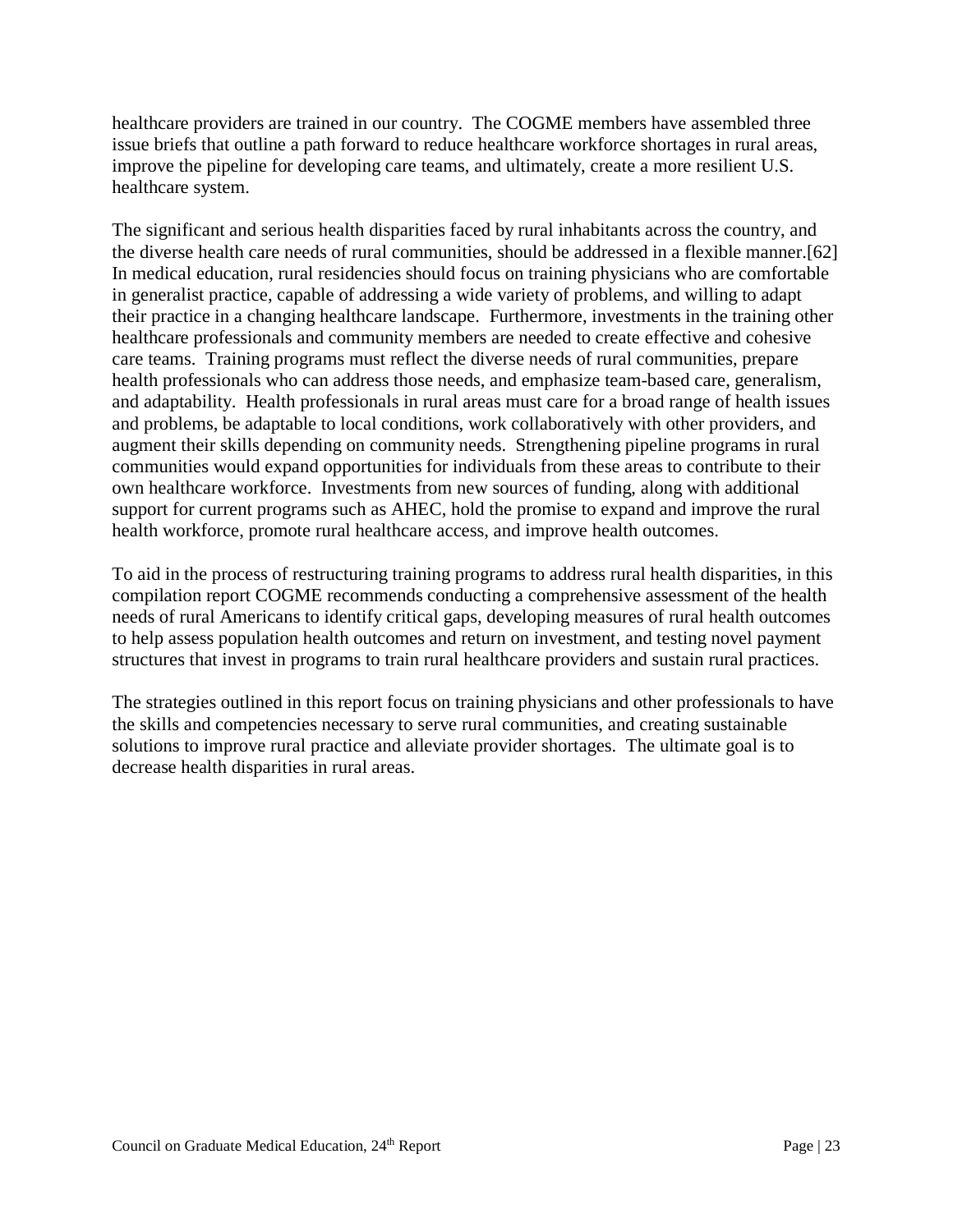### **Appendix 1: COGME 24th Report Recommendations and Rationale**

To address the crisis in access to care for rural populations and develop a health professional education system that increases rural health workforce capacity, COGME developed a series of three issue briefs (IBs) on the rural health workforce:

- 1. [Special Needs in Rural America: Implications for Health Workforce Education,](https://www.hrsa.gov/sites/default/files/hrsa/advisory-committees/graduate-medical-edu/publications/cogme-rural-health-policy-brief.pdf)  [Training, and Practice](https://www.hrsa.gov/sites/default/files/hrsa/advisory-committees/graduate-medical-edu/publications/cogme-rural-health-policy-brief.pdf)
- 2. [Investing in a Health Workforce that Meets Rural Needs](https://www.hrsa.gov/sites/default/files/hrsa/advisory-committees/graduate-medical-edu/publications/cogme-rural-health-issue-brief.pdf)
- 3. [Training Needs to Prepare the Healthcare Workforce for Rural Practice](https://www.hrsa.gov/sites/default/files/hrsa/advisory-committees/graduate-medical-edu/publications/cogme-rural-health.pdf)

From these briefs, COGME calls on Congress and the Department of Health & Human Services to prioritize the following six (6) recommendations:

### **Recommendation 1: (From IB1)**

**COGME recommends federal funding for a comprehensive assessment of rural health needs to identify gaps in essential care.** This assessment will serve to update and modify existing programs, such as the National Health Service Corps (NHSC), which targets and recruits physicians matching the needs of rural communities. HRSA's National Center for Health Workforce Analysis (NCHWA) can undertake the data collection and analysis needed to interpret and translate findings on rural community health and workforce gaps into actionable recommendations to HRSA and the Centers for Medicare and Medicaid Services (CMS) regarding future training investments.

#### *Rationale:*

Rural communities have a range of health care needs that cover care across the lifespan. Lacking the resources, facilities, and infrastructure common in more urbanized areas, rural communities often rely on informal health systems and community-based health care delivery. An assessment of local community and population health needs, developed by working with public and private stakeholders invested in the community, would help to shape the development of tailored training tracks to prepare health professionals for practice in rural areas.

### **Recommendation 2: (From IB1)**

**COGME recommends that federal training investments should follow the National Academy of Medicine recommendation to link GME funding to population health needs.** Future investments should be targeted toward programs that yield a high return on investment in rural communities, including the NHSC, the Rural Residency Planning and Development, and other training programs funded by HRSA.

### *Rationale:*

Current investments in workforce training do not adequately address rural health disparities or sufficiently bolster the rural health workforce, indicating a need for corrective measures. Momentum for improving federal investments in rural areas can be found in some successful programs already in place, providing examples of best practices and methods that can be adapted and scaled up to address the health care needs of rural communities, and build the rural workforce.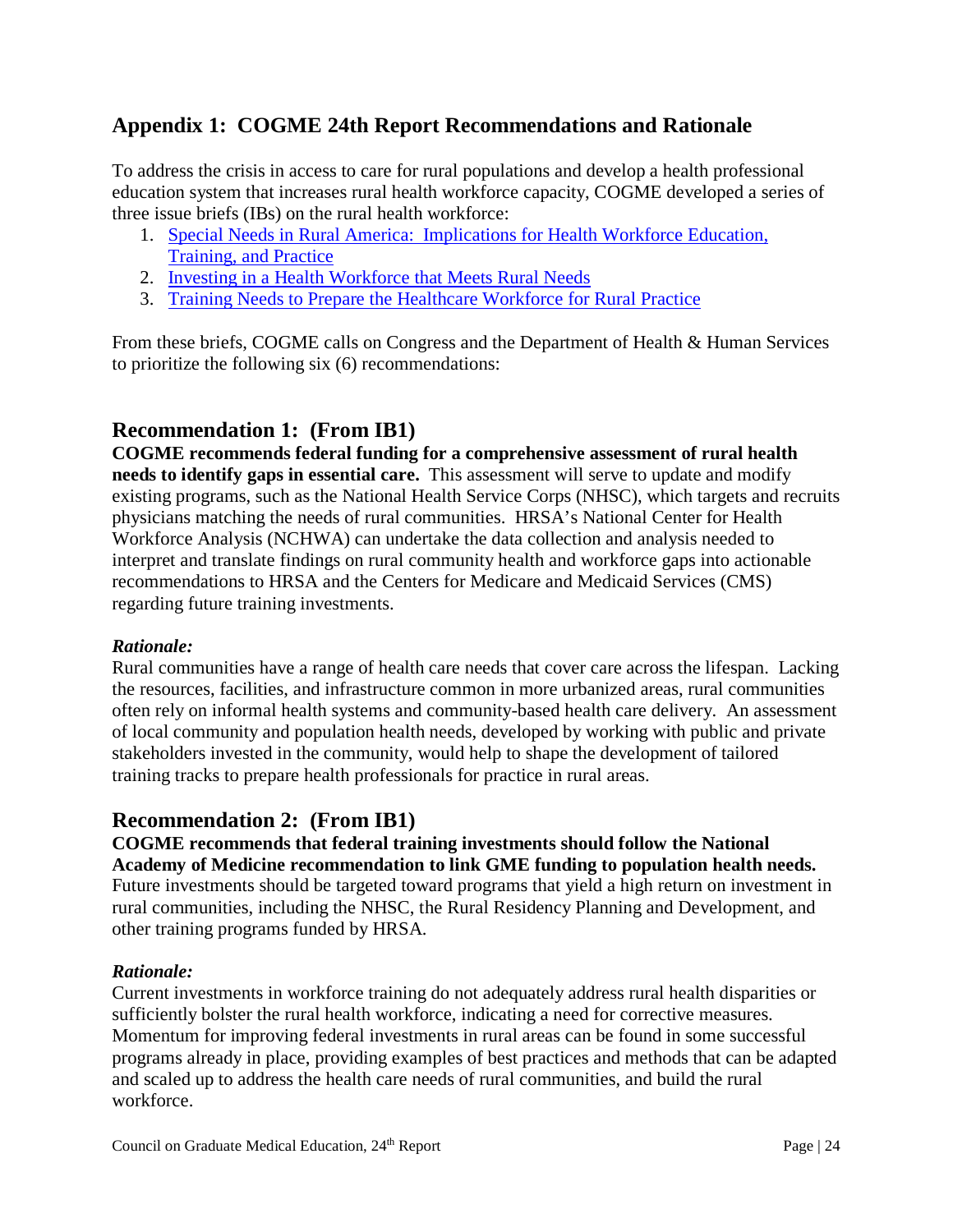### **Recommendation 3: (From IB2)**

**COGME recommends directing the HHS Secretary to develop a set of measures that ensure value and return on public investment in GME financing with a focus on rural areas, to include the following steps:**

- a) Utilize workforce measurement and health systems expertise at HRSA and the Agency for Healthcare Research and Quality. Draw on experience gained from the Children's Hospital Graduate Medical Education Quality Bonus System, the Teaching Health Center Graduate Medical Education program, and other programs.
- b) Develop measures of the diversity and cultural competence of the workforce, to ensure that the workforce is concordant with the communities being served.
- c) Require CMS to create mechanisms of financial accountability for GME payments, for all GME programs, and link financial accountability to downstream training outcomes including patient outcomes, population health, and health professional wellbeing and resilience.
- d) These and other measures should be used to ensure that changes to GME financing actually improve care quality in rural and other settings.

### *Rationale:*

The creation and development of population health outcome measures can facilitate a reduction in rural health disparities by fostering better alignment between investments in health care provider/medical residency training programs and the needs of rural areas. For the medical profession, these measures must cover the full range of GME financing, not just funding targeted toward rural programs. The measures would aim to identify workforce gaps to ensure value and return on investment of public funds directed toward training.

### **Recommendation 4: (From IB3)**

### **COGME recommends that HHS invest in sustainable solutions that focus on building a stable healthcare workforce in rural communities, including:**

- a) Additional funds for pipeline programs through scholarships for individuals from rural communities to pursue professional qualifications as well as additional training opportunities for existing licensed personnel in these communities, such as the Health Careers Opportunity Program.
- b) A program to support the relocation and resettlement of practitioners and their families to rural locations, including:
	- i. Support for the establishment and integration of the practitioner and their family in the community.
	- ii. Support for the retention of the practitioner in the community.
- c) Specific investment in developing community-based public health assets that advance public and population health.

### *Rationale:*

Investment in pipeline programs for the recruitment and training of individuals from rural communities could capitalize on local resources and promote opportunities for medical and health professions education. Scholarships and other incentive programs for those who come from rural communities promise to increase the rural health workforce, and in turn broaden access to care and improve health outcomes.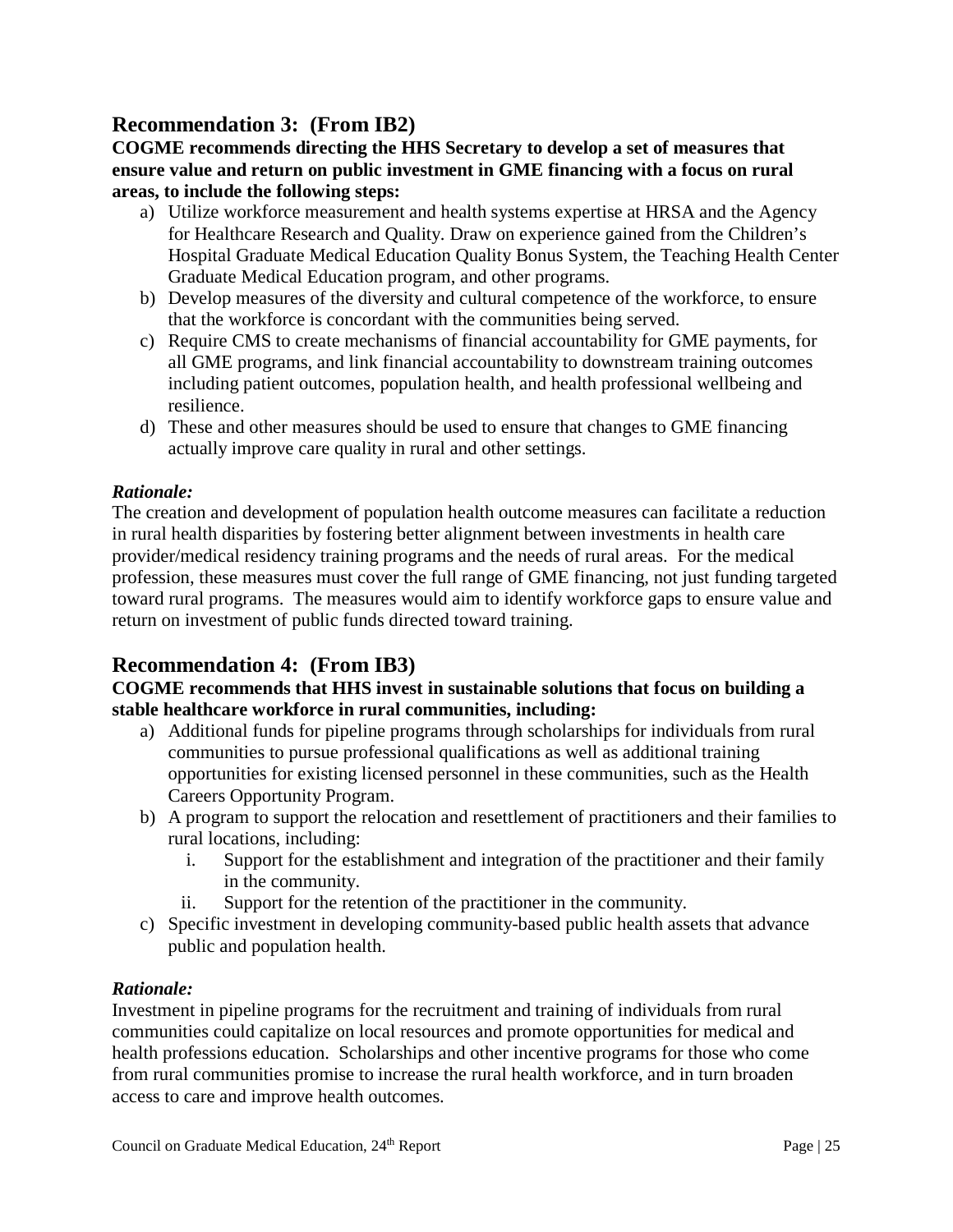### **Recommendation 5: (From IB2)**

**COGME recommends that the Centers for Medicare and Medicaid Services work with the Health Resources and Services Administration and other agencies within the Department of Health and Human Services to identify and eliminate regulatory and financial barriers and create incentives to health professional education, training expansion and innovation that promote rural population health, to include the following steps:**

- a) Direct CMS to eliminate regulatory and financial barriers that inhibit the development of rural residency programs.
- b) Enable rural-specific training expansion for disciplines identified as in shortage and offer regulatory flexibility in rural training programs that promote rural health access.
- c) Offer Medicare GME cap flexibility or exceptions for sponsoring institutions starting new rural- based training programs, such as Rural Training Tracks, in needed specialty and geographic areas.
- d) Craft regulations that permit rural hospitals to establish fair 'total resident amounts' consistent with their higher costs of training.

### *Rationale:*

Regulatory and financial barriers often hinder the development of rural residency programs. CMS should review and eliminate regulatory barriers that inhibit expansion and flexibility in rural training programs to allow small, developing residency programs with limited capacity and resources adequate time to build sustainable GME programs. In addition, financial incentives targeted for rural GME programs can decrease the disparities between urban and rural funding.

### **Recommendation 6: (From IB2)**

### **COGME recommends that CMS support and test sustainable alternative payment models (APMs) that enhance the delivery of team-based interprofessional education and practice by:**

- a) Increasing the number of community and team-based rural training programs receiving public graduate medical education financing.
- b) Creating pathways for financing innovative GME payment models that support rural health teams and sustainable team-based care models.
	- i. Design and coordination should be organized at the level of the HHS Secretary to encourage the involvement of all HHS agencies with GME interests, and specifically involve enhanced coordination between HRSA, the Veterans Administration (VA), and state governments across their portfolio of GME funding initiatives.
	- ii. Specific funding should be directed through HRSA, CMMI, and the VA to encourage innovative payment mechanisms to achieve national and community level goals for the health workforce.
	- iii. Mandate coordination between HRSA and CMS to develop and deploy pilot tests of APMs that support team-based, rural interprofessional training and practice.
	- iv. Align CMMI alternative payment models for practices (e.g. the Primary Care First model) with those initiated for rural training.
- c) Engaging GME and other health professions accreditation bodies and key stakeholders to address the needs of new rural training enterprises and their faculty.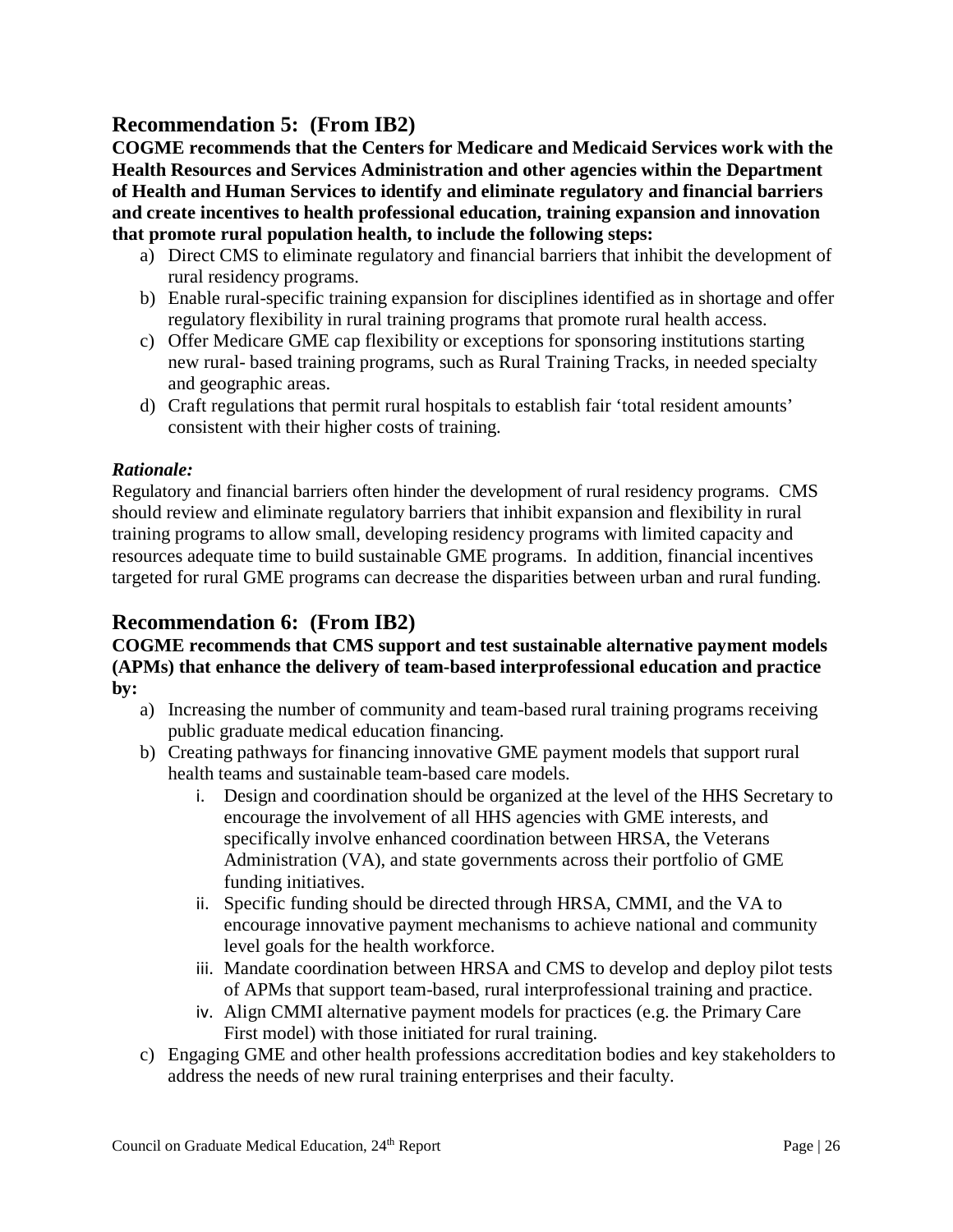- d) Working collaboratively with public (i.e. Medicare and Medicaid) and commercial payers to develop innovative population health payment strategies, such as per member per month (PMPM) models, that encourage team-based care, enhance provider well-being, and lower burnout.
- e) Requiring that new APMs encourage interprofessional teams and networks, and contain plans to ensure sustainability.

### *Rationale:*

Updating the GME financing models could allow for trials of alternative payment models that link payment to the value of the care provided, and take into account local need and availability of resources. Working collaboratively with public and commercial payers, CMS should develop innovative population-based health payment strategies for rural areas.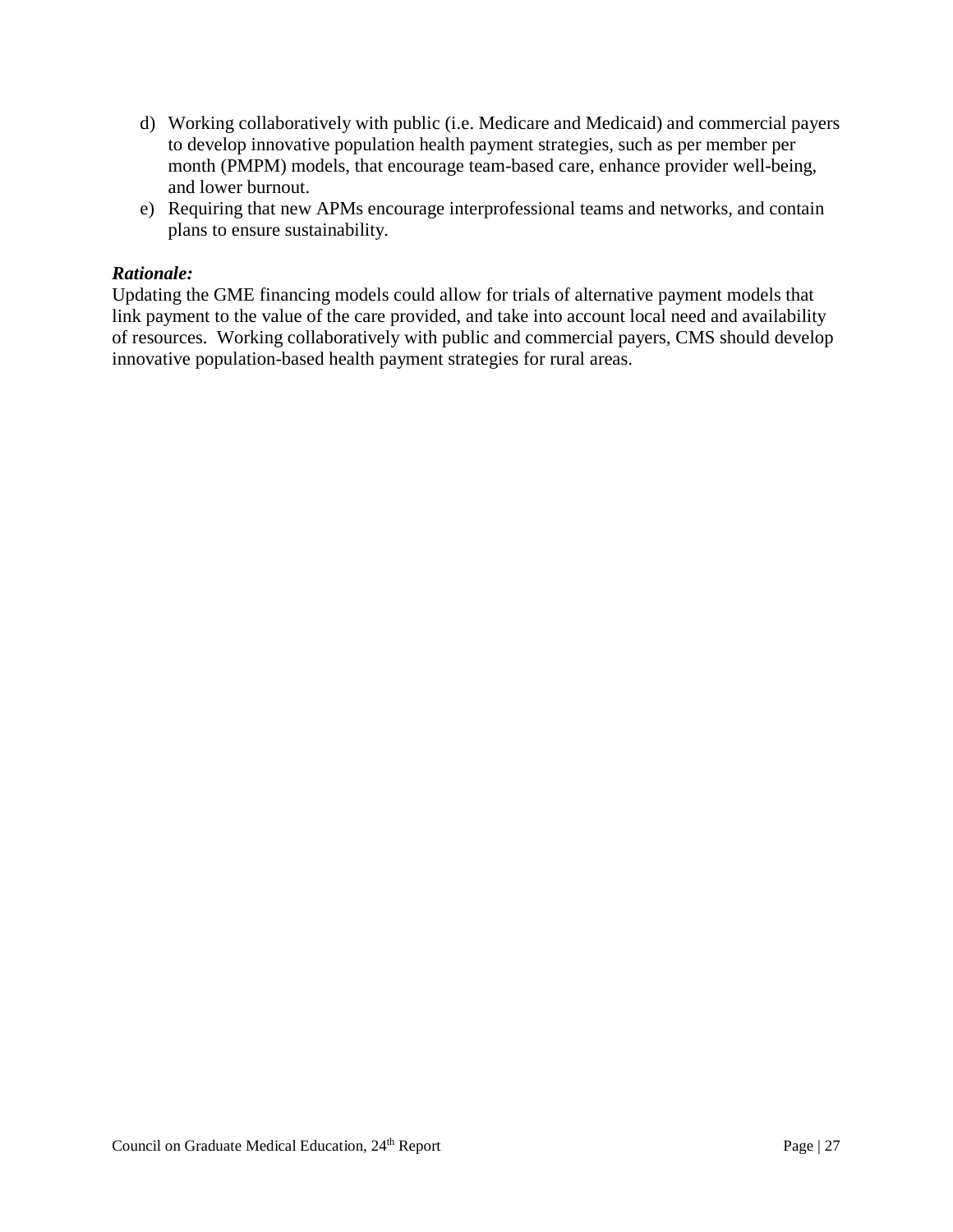### **Appendix 2: COGME Publications**

### **The COGME Rural Health Issue Brief series:**

Issue Brief 1 (IB1) [published July 2020]: *[Special Needs in Rural America: Implications for](https://www.hrsa.gov/sites/default/files/hrsa/advisory-committees/graduate-medical-edu/publications/cogme-rural-health-policy-brief.pdf)  [Healthcare Workforce Education, Training, and Practice](https://www.hrsa.gov/sites/default/files/hrsa/advisory-committees/graduate-medical-edu/publications/cogme-rural-health-policy-brief.pdf)*

Issue Brief 2 (IB2) [published February 2021]: *[Investing in a Health Workforce that Meets](https://www.hrsa.gov/sites/default/files/hrsa/advisory-committees/graduate-medical-edu/publications/cogme-rural-health-issue-brief.pdf)  [Rural Needs](https://www.hrsa.gov/sites/default/files/hrsa/advisory-committees/graduate-medical-edu/publications/cogme-rural-health-issue-brief.pdf)*

Issue Brief 3 (IB3) [published June 2021]: *[Training Needs to Prepare the Healthcare Workforce](https://www.hrsa.gov/sites/default/files/hrsa/advisory-committees/graduate-medical-edu/publications/cogme-rural-health.pdf)  [for Rural Practice](https://www.hrsa.gov/sites/default/files/hrsa/advisory-committees/graduate-medical-edu/publications/cogme-rural-health.pdf)*

### **Reports**

Since its establishment, COGME has submitted the following reports to the HHS Secretary and Congress. These reports can be viewed at: <https://www.hrsa.gov/advisory-committees/graduate-medical-edu/reports.html>

- Twenty-Third Report: Towards the Development of a National Strategic Plan for Graduate Medical Education (2016)
- Twenty-Second Report: The Role of Graduate Medical Education in the New Health Care Paradigm (2014)
- Twenty-First Report: Improving Value in Graduate Medical Education (2013)
- Twentieth Report: Advancing Primary Care (2010)
- Nineteenth Report: Enhancing Flexibility in Graduate Medical Education (2007)
- Eighteenth Report: New Paradigms for Physician Training for Improving Access to Health Care (2007)
- Seventeenth Report: Minorities in Medicine: An Ethnic and Cultural Challenge for Physician Training, an Update (2006)
- Sixteenth Report: Physician Workforce Policy Guidelines for the United States, 2000– 2020 (2005)
- Fifteenth Report: Financing Graduate Medical Education in a Changing Health Care Environment (2000)
- Fourteenth Report: COGME Physician Workforce Policies: Recent Developments and Remaining Challenges in Meeting National Goals (1999)
- Thirteenth Report: Physician Education for a Changing Health Care Environment (1999)
- Twelfth Report: Minorities in Medicine (1998)
- Eleventh Report: International Medical Graduates, The Physician Workforce, and GME Payment Reform (1998)
- Tenth Report: Physician Distribution and Health Care Challenges in Rural and Inner City Areas (1998)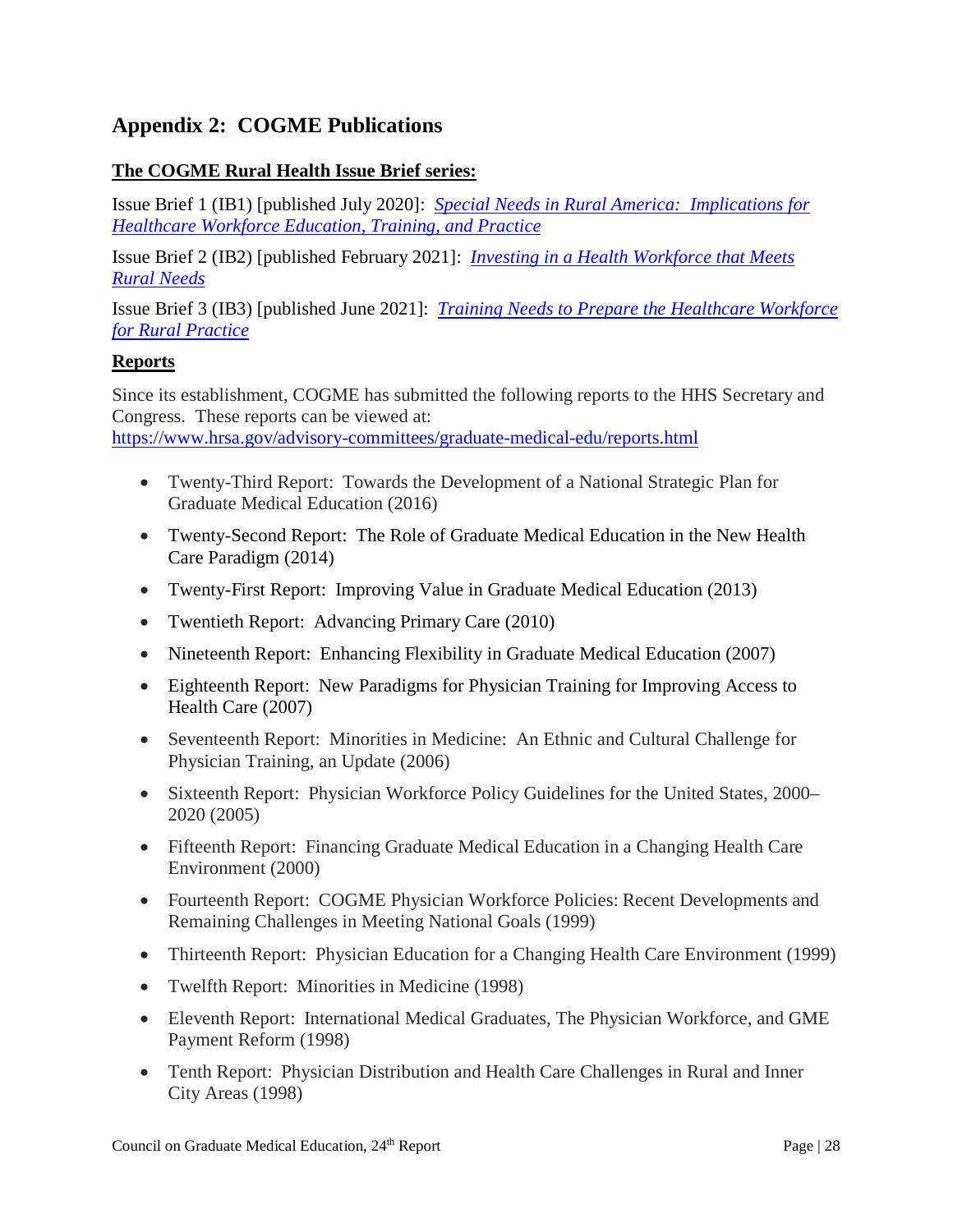- Ninth Report: Graduate Medical Education Consortia: Changing the Governance of Graduate Medical Education to Achieve Physician Workforce Objectives (1997)
- Eighth Report: Patient Care Physician Supply and Requirements: Testing COGME Recommendations (1996)
- Seventh Report: Physician Workforce Funding Recommendations for U.S. Department of Health and Human Services' Programs (1995)
- Sixth Report: Managed Health Care: Implications for the Physician Workforce and Medical Education (1995)
- Fifth Report: Women and Medicine (1995)
- Fourth Report: Recommendations to Improve Access to Health Care Through Physician Workforce Reform (1994)
- Third Report: Improving Access to Health Care Through Physician Workforce Reform: Directions for the 21st Century (1992)
- Second Report: The Financial Status of Teaching Hospitals and the Underrepresentation of Minorities in Medicine (1990)
- First Report of the Council (1988)

#### **Letters to Congress**

#### **These letters can be viewed at:**

<https://www.hrsa.gov/advisory-committees/graduate-medical-edu/correspondence.html>

- COGME Response Letter to the Secretary and Congress on Section 126 of the Consolidated Appropriations Act (2021)
- COGME Letter to DHHS Secretary and Congress Concerning Section 3402 of the Cares Act Amendment (2021)
- COGME Letter to DHSS Secretary and Congress to with Recommendation to Continue and Increase Funding for the Health Careers Opportunity Program (2020)
- COGME letter in Support of the Teaching Health Center Graduate Medical Education (THCGME) Program (2017)
- COGME Letter Concerning Development of a Comprehensive National Strategic Plan for GME (2015)
- COGME Letter Concerning 22nd Report to Congress (2014)
- COGME Teaching Health Center Graduate Medical Education (THCGME) Support Letter to Congress and the Secretary, HHS (2013)
- COGME Letter to HHS Secretary and Congress Concerning Primary Care Crisis and COGME Recommendations Letter to Congress (2011)
- Health Care Reform (2009)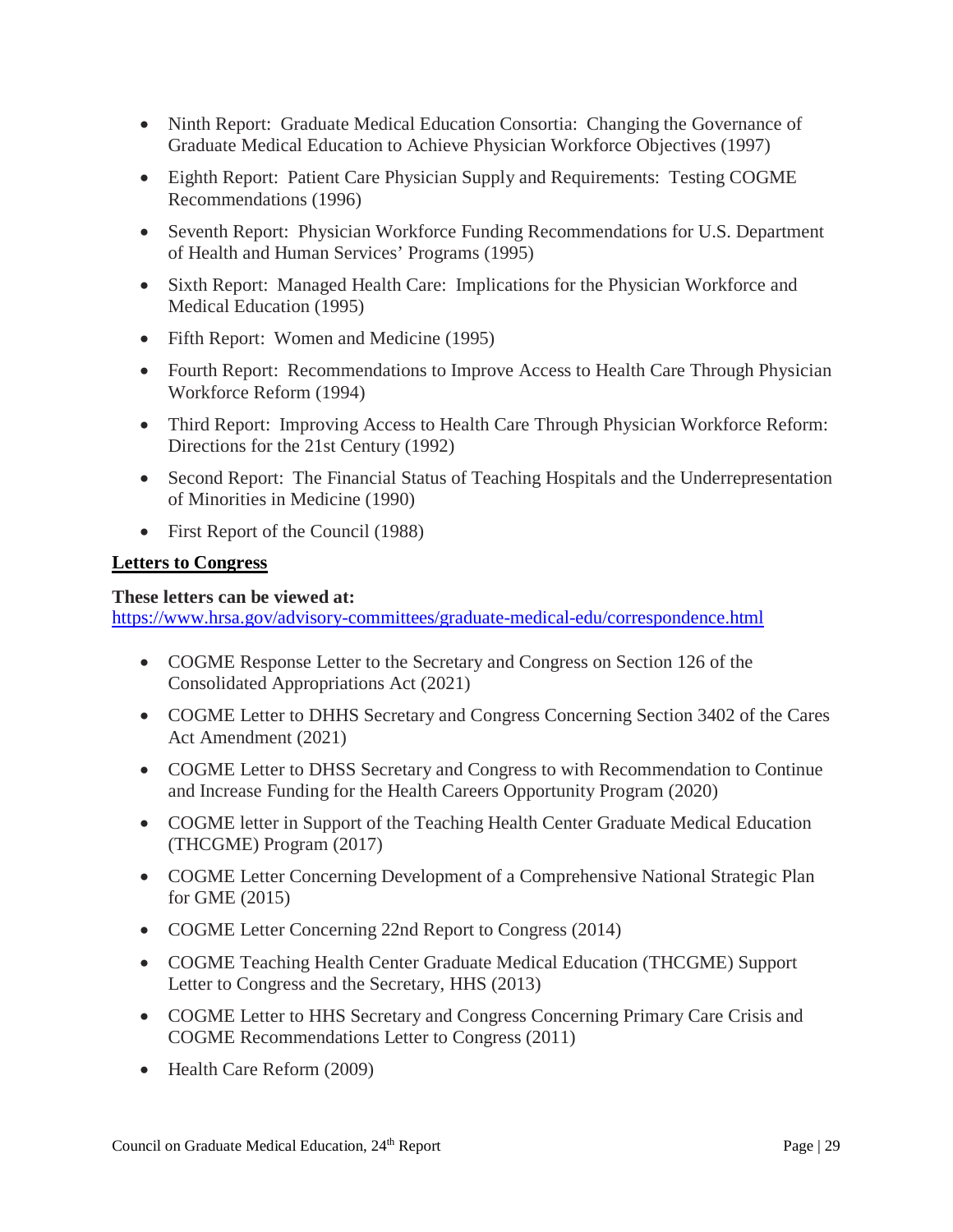### **Resource Papers**

### **These resource papers can be viewed at: <http://www.hrsa.gov/advisorycommittees/bhpradvisory/cogme/Publications/index.html>**

- Supporting Diversity in the Health Professions (2016)
- State and Managed Care Support for Graduate Medical Education: Innovations and Implications for Federal Policy (2004)
- Summary Report to Congress and Secretary U.S. Department of Health and Human Services (2002)
- Proceedings of the GME Financing Stakeholders Meeting, Public Response to COGME's Fifteenth Report (2001)
- COGME: What Is It? What Has It Done? Where Is It Going? (2000)
- Compendium: Update on the Physician Workforce (2000)
- Evaluation of Specialty Physician Workforce Methodologies (2000)
- Collaborative Education to Ensure Patient Safety (2000)
- The Effects of the Balanced Budget Act of 1997 on Graduate Medical Education (2000)
- International Medical Graduates (1998)
- Preparing Learners for Practice in a Managed Care Environment (1997)
- Report on Primary Care Workforce Projections (1995)
- Process by which International Medical Graduates are Licensed to Practice in the United States (1995)
- Physician Assistants in the Health Workforce (1994)
- Reform in Medical Education and Medical Education in the Ambulatory Setting (1991)
- Assessing Physician Specialty Imbalances (1987)
- COGME, Public Hearing (1987)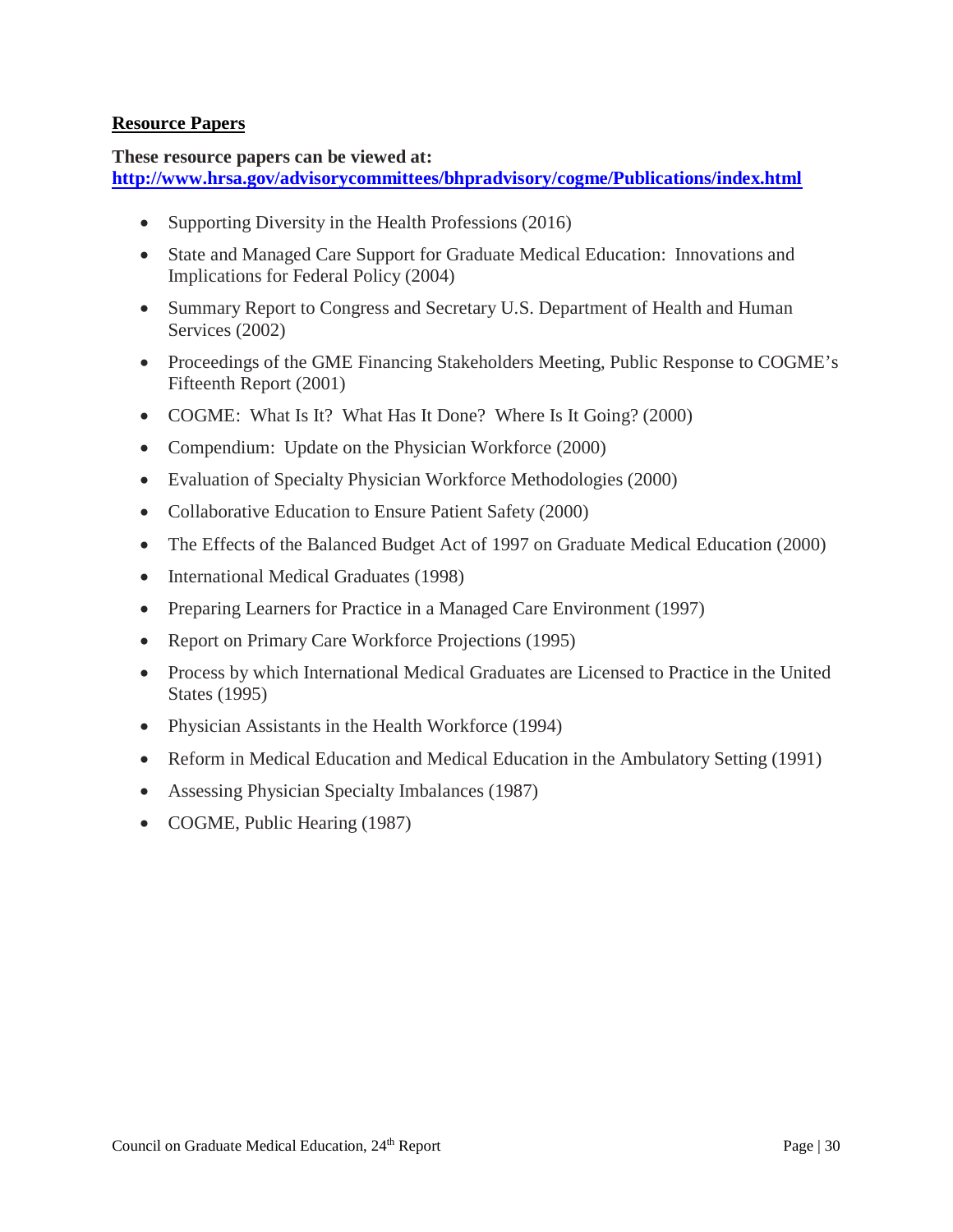### **Acronym and Abbreviation List**

| <b>AHEC</b>   | <b>Area Health Education Center</b>                 |
|---------------|-----------------------------------------------------|
| <b>APM</b>    | Alternative payment model                           |
| <b>APRN</b>   | <b>Advanced Practice Registered Nurse</b>           |
| <b>CHGME</b>  | Children's Hospitals Graduate Medical Education     |
| <b>CMMI</b>   | Center for Medicare & Medicaid Innovation           |
| <b>CMS</b>    | Centers for Medicare & Medicaid Services            |
| <b>COGME</b>  | <b>Council on Graduate Medical Education</b>        |
| <b>FQHC</b>   | <b>Federally Qualified Health Center</b>            |
| <b>GME</b>    | Graduate medical education                          |
| <b>HHS</b>    | U.S. Department of Health and Human Services        |
| <b>HRSA</b>   | <b>Health Resources and Services Administration</b> |
| <b>IB</b>     | <b>Issue Brief</b>                                  |
| <b>NCHWA</b>  | National Center for Health Workforce Analysis       |
| <b>NHSC</b>   | <b>National Health Service Corps</b>                |
| PA            | Physician Assistant                                 |
| <b>PMPM</b>   | Per Member Per Month                                |
| QBS           | <b>Quality Bonus System</b>                         |
| <b>RN</b>     | <b>Registered Nurse</b>                             |
| <b>RRPD</b>   | <b>Rural Residency Planning and Development</b>     |
| <b>RTT</b>    | <b>Rural Training Track</b>                         |
| RTT-TA        | <b>Rural Training Track Technical Assistance</b>    |
| <b>THC</b>    | <b>Teaching Health Center</b>                       |
| <b>THCGME</b> | Teaching Health Center Graduate Medical Education   |
| <b>VA</b>     | <b>Veterans Administration</b>                      |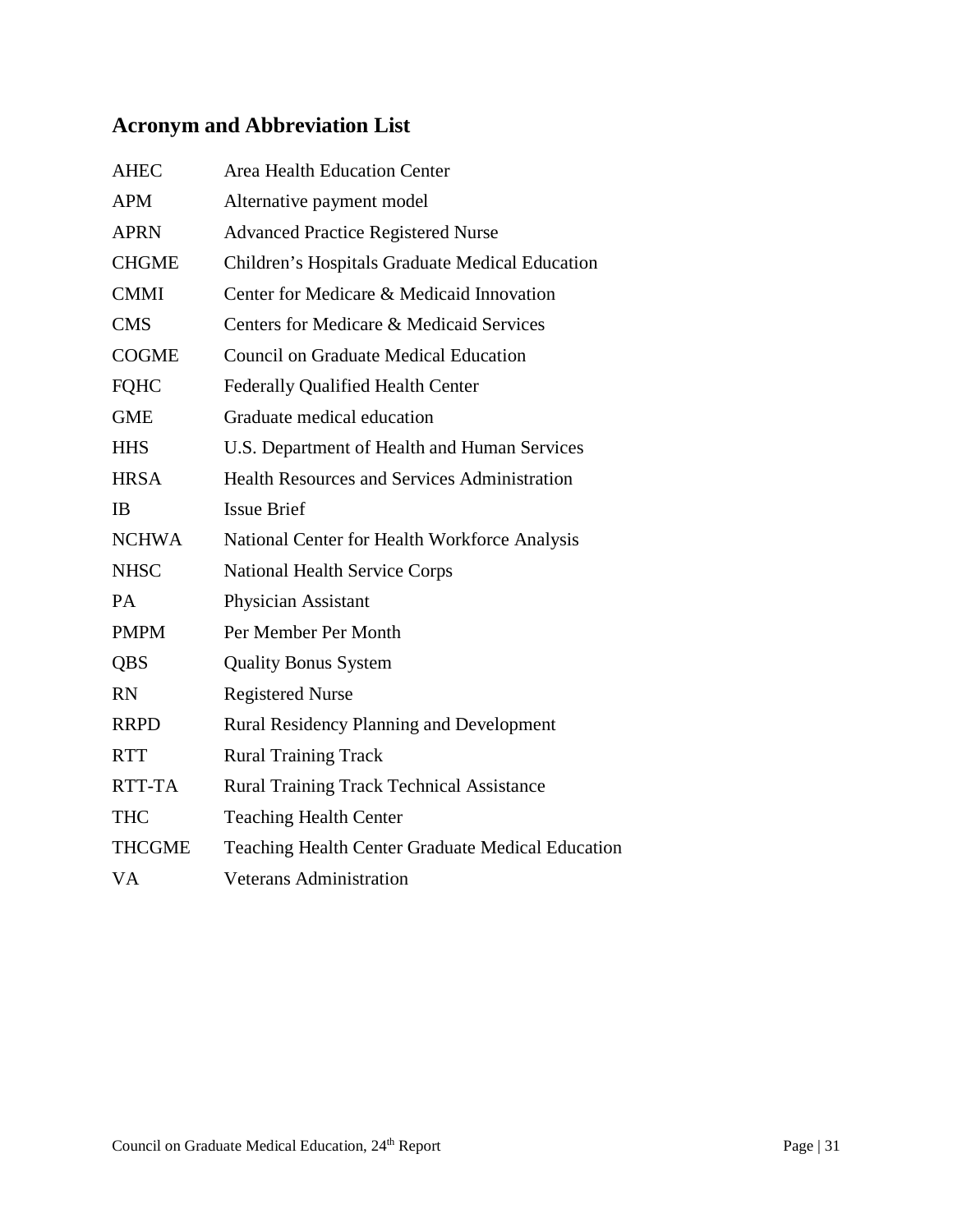### **References**

- 1. United States Census Bureau, America Councts Staff, *One is five Americans live in rural areas*, U.S.C. Bureau, Editor. 2017, United States Census Bureau.
- 2. National Public Radio, Robert Wood Johnson Foundation, Harvard T. H. Chan School of Public Health, *Life in Rural America, Part 1*. 2018: Washington, D.C.
- 3. Moy, E., et al., *Leading Causes of Death in Nonmetropolitan and Metropolitan Areas-United States, 1999-2014.* MMWR Surveill Summ, 2017. **66**(1): p. 1-8.
- 4. Schroeder, S., *Rural communities: Age, income, and health status*, in *Rural Healht Research Recap*. 2018, Rural Health Research Gateway.
- 5. Johnston, K.J., H. Wen, and K.E. Joynt Maddox, *Lack Of Access To Specialists Associated With Mortality And Preventable Hospitalizations Of Rural Medicare Beneficiaries.* Health Aff (Millwood), 2019. **38**(12): p. 1993-2002.
- 6. Mitchell, J., K. Bennett, and A. Brock-Martin, *Edentulism in high poverty rural counties.* J Rural Health, 2013. **29**(1): p. 30-8.
- 7. Cross, S.H., R.M. Califf, and H.J. Warraich, *Rural-Urban Disparity in Mortality in the US From 1999 to 2019.* Jama, 2021. **325**(22): p. 2312-2314.
- 8. Centers for Medicare and Medicaid Services. *Improving access to maternal health care in rural communities*. 2019.
- 9. U.S. Government Accountability Office. *Maternal mortality and morbidity: additional efforts needed to assess program data for rural and underserved areas*. 2021, GAO.
- 10. Kozhimannil, K.B., et al., *Association Between Loss of Hospital-Based Obstetric Services and Birth Outcomes in Rural Counties in the United States.* Jama, 2018. **319**(12): p. 1239-1247.
- 11. Britta Anderson, A.G., *Access to Rural Maternity Care*. 2019, National Rural Health Association.
- 12. Kaufman, B.G., et al., *The Rising Rate of Rural Hospital Closures.* J Rural Health, 2016. **32**(1): p. 35-43.
- 13. Troske S, D.A., *Do Hospitals Closures Affect Patient Time in an Ambulance?* 2019, Rural and Underserved Health Research Center: Lexington, KY.
- 14. U.S. Government Accountability Office. *Rural hospital closures: Number and characteristicsof affected hospitals and contributing factors*, GAO, Editor. 2018: Washington, DC.
- 15. Heath Resources and Services Administration, Bureau of Health Workforce, *Designated Health Professional Shortage Areas Statistics, First Quarter of Fiscal Year 2022*. 2021.
- 16. Germack, H.D., R. Kandrack, and G.R. Martsolf, *When Rural Hospitals Close, The Physician Workforce Goes.* Health Aff (Millwood), 2019. **38**(12): p. 2086-2094.
- 17. Martsolf, G.R., et al., *Relationship Between State Policy and Anesthesia Provider Supply in Rural Communities.* Med Care, 2019. **57**(5): p. 341-347.
- 18. Schroeder, S., *Rural Obstetric Services: Access, Workforce, and Impact*. 2019, Rural Health Research Gateway.
- 19. Shi, L., *The impact of primary care: a focused review.* Scientifica (Cairo), 2012. **2012**: p. 432892.
- 20. McMinn, S. and S. Simmons-Duffin *1,000 U.S. Hospitals are Critically Short on Staff and More expect to be Soon*. 2020.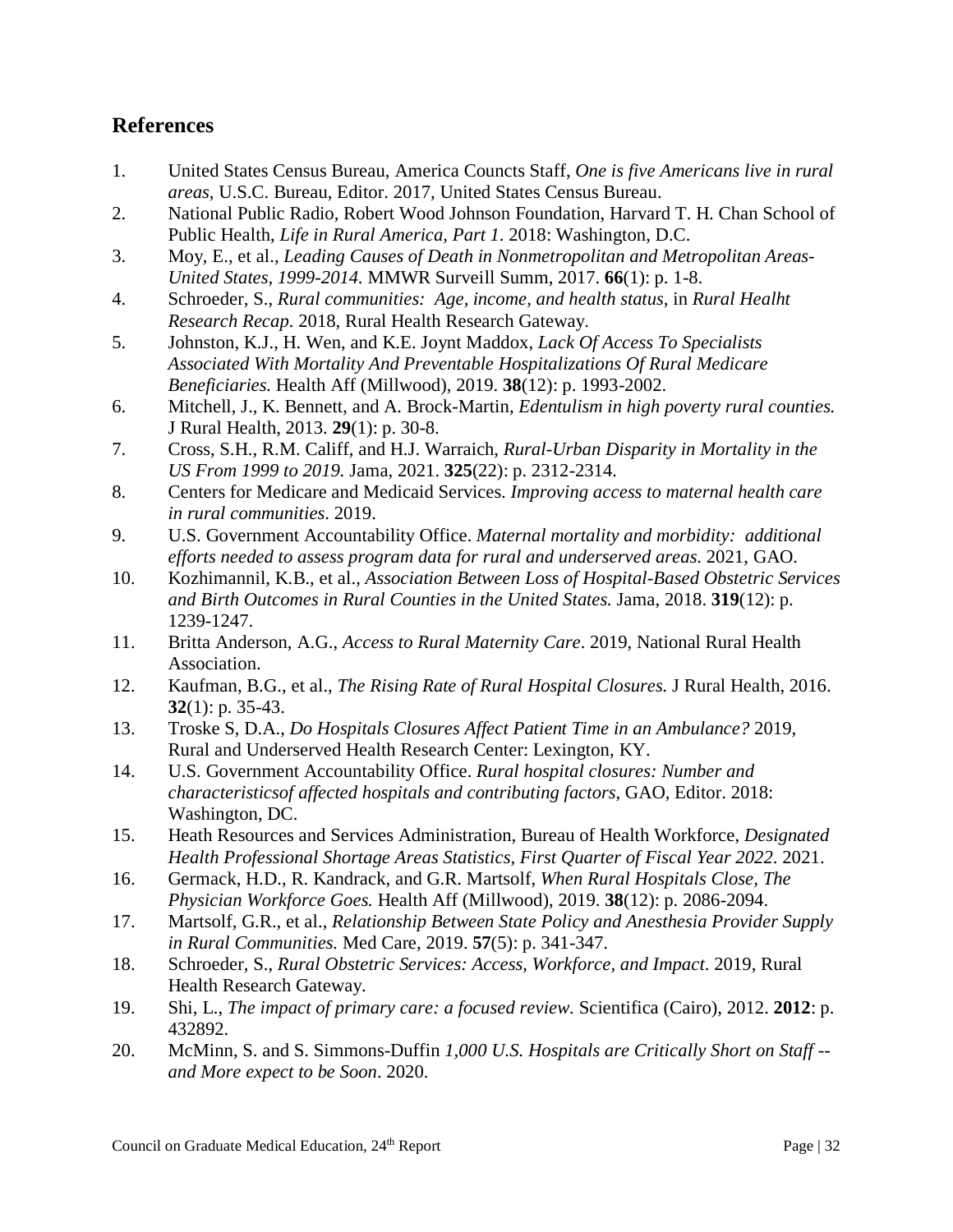- 21. U.S. Department of Health and Human Services, Office of Inspector General, *Hospitals Reported that the COVID-19 Pandemic has Significantly Strained Health Care Delivery*, U.S. Department of Health and Human Services, Editor. 2021.
- 22. Tsai, T.C., et al., *Association of community-level social vulnerability with US acute care hospital intensive care unit capacity during COVID-19.* Healthc (Amst), 2021. **10**(1): p. 100611.
- 23. Bradley, M. and P. Chahar, *Burnout of healthcare providers during COVID-19.* Cleve Clin J Med, 2020.
- 24. Infectious Diseases Society of America. *COVID-19 Policy Brief: Disparities Among Rural Communities in the United States*. 2020.
- 25. Goldhill, O. *"People are going to die": Hospitals in half the states are facing a massive staffing shorate as COVID-19 surges*. STAT, 2020.
- 26. Centers for Medicare and Medicaid Services. *CHART Model*. 2022; Available from: [https://innovation.cms.gov/innovation-models/chart-model.](https://innovation.cms.gov/innovation-models/chart-model)
- 27. National Academies of Sciences, Engineering, and Medicine, *Integrating social care into the delivery of health care: Moving upstream to improve the nation's health.* 2019, National Academies of Sciences, Engineering, and Medicine: Washington, DC.
- 28. Fraher, E. and B. Brandt, *Toward a system where workforce planning and interprofessional practice and education are designed around patients and populations not professions.* J Interprof Care, 2019. **33**(4): p. 389-397.
- 29. Health Resources and Services Administration. *Teaching Health Center Graduate Medical Education (THCGME) Program*. 2022; Available from: [https://bhw.hrsa.gov/funding/apply-grant/teaching-health-center-graduate-medical](https://bhw.hrsa.gov/funding/apply-grant/teaching-health-center-graduate-medical-education)[education.](https://bhw.hrsa.gov/funding/apply-grant/teaching-health-center-graduate-medical-education)
- 30. Levin, Z., et al., *Practice Intentions of Family Physicians Trained in Teaching Health Centers: The Value of Community-Based Training.* J Am Board Fam Med, 2019. **32**(2): p. 134-135.
- 31. Chen, C., Ku, L., Regenstein, M., Mullan, F., *Examining the cost effectiveness ofteaching health centers*. 2019, Geiger Gibson/RCHN Community Health Foundation Research Collaborative.
- 32. Health Resources and Services Administration. *HRSA Announces Major Effort to Strengthen and Expand Community-Based Residency Programs in Rural and Underserved Communities*. 2021.
- 33. Health Resources and Services Administration. *Rural Residency Planning and Development Program*. 2020 October 2020]; Available from: [https://www.hrsa.gov/grants/find-funding/hrsa-20-107.](https://www.hrsa.gov/grants/find-funding/hrsa-20-107)
- 34. WWAMI Rural Health Research Center. *Family Medicine Rural Training Track Residencies: 2008-2015 Graduate Outcomes*. 2016.
- 35. Health Resources and Services Administration. *Rural Residency Planning and Development (RRPD) Program Awards*. 2021 7/2021; Available from: [https://www.hrsa.gov/rural-health/research/rrpd-awards.](https://www.hrsa.gov/rural-health/research/rrpd-awards)
- 36. Health Resources and Services Administration. *Fiscal Year 2022: Justificaiton of Estimates for Appropriations Committees*, D.o.H.a.H. Services, Editor. 2021: Washington, D.C.
- 37. Health Resources and Services Administration, National Center for Health Workforce Analysis. *Area Health Education Centers Program. Information sheet*. 2019; Available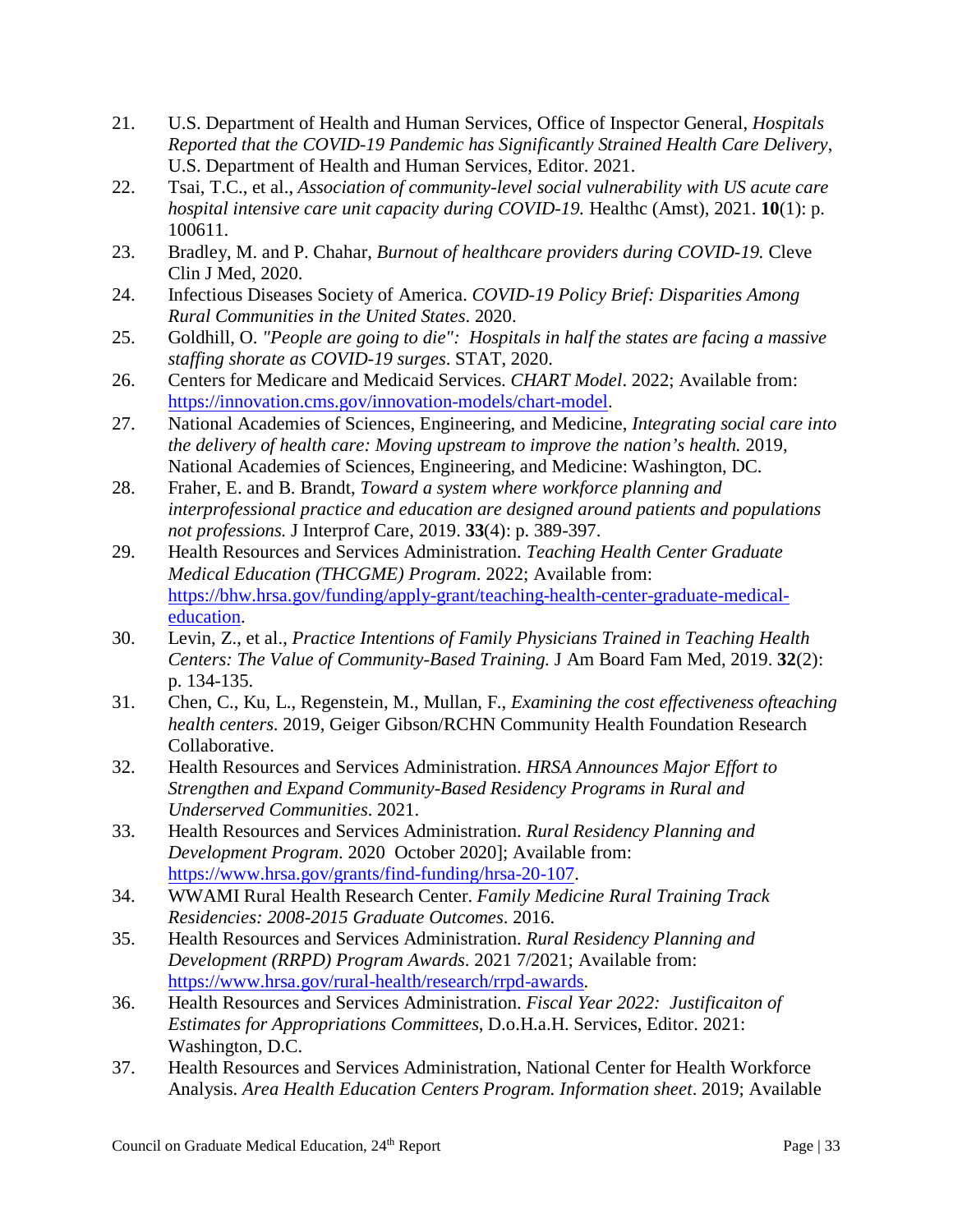[from: https://bhw.hrsa.gov/sites/default/files/bureau-health-workforce/funding/ahec](https://bhw.hrsa.gov/sites/default/files/bureau-health-workforce/funding/ahec-outcomes-report-2014-2019.pdf)outcomes-report-2014-2019.pdf.

- 38. Health Resources and Services Administration. *Children's Hospitals Graduate Medical Education*. 2021 [cited 2022; Available from: [https://bhw.hrsa.gov/funding/apply](https://bhw.hrsa.gov/funding/apply-grant/childrens-hospitals-graduate-medical-education)[grant/childrens-hospitals-graduate-medical-education.](https://bhw.hrsa.gov/funding/apply-grant/childrens-hospitals-graduate-medical-education)
- 39. Health Resources and Services Administration. *Children's Hospital Graduate Medical Eduaction (CHGME) Payment Program*. 2021, U.S. Deaprtment of Health and Human Services.
- 40. University of Wisconsin School of Medicine and Public Health. *Rural general surgery residency track*. n.d. 2/18/2022]; Available from: [https://www.surgery.wisc.edu/education-training/residencies/general-surgery](https://www.surgery.wisc.edu/education-training/residencies/general-surgery-residency/rural-general-surgery-residency-track/)[residency/rural-general-surgery-residency-track/.](https://www.surgery.wisc.edu/education-training/residencies/general-surgery-residency/rural-general-surgery-residency-track/)
- 41. Family Medical Residency of Idaho, *2019 annual report*. 2019; Available from: [https://www.fmridaho.org/app/uploads/sites/4/2020/03/FMRI-Annual-Report-2019\\_no](https://www.fmridaho.org/app/uploads/sites/4/2020/03/FMRI-Annual-Report-2019_no-bleeds.pdf)[bleeds.pdf.](https://www.fmridaho.org/app/uploads/sites/4/2020/03/FMRI-Annual-Report-2019_no-bleeds.pdf)
- 42. Mark W. Fraser, B.M.L., Shiyou Wu, Lisa de Saxe Zerden,Erica L. Richman, Erin P. Fraher, *Integrated primary care and social work: A systematic review.* Journal of the Society for Social Work and Research, 2018. **9**(2): p. 175-215.
- 43. Congressional Research Service. *Federal support for graduate medical education: an overview*. 2018.
- 44. U.S. Government Accountability Office. *Physician workforce: Locations and types of graduate training were largely unchanged, and federal efforts may to be sufficient to meet needs*. 2017.
- 45. Goodfellow, A., et al., *Predictors of Primary Care Physician Practice Location in Underserved Urban or Rural Areas in the United States: A Systematic Literature Review.* Acad Med, 2016. **91**(9): p. 1313-21.
- 46. Fagan, E.B., et al., *Migration after family medicine residency: 56% of graduates practice within 100 miles of training.* Am Fam Physician, 2013. **88**(10): p. 704.
- 47. U.S. Government Accountability Office. *Physician workforce: HHS needs better information to comprehensively evaluate graduate medical education funding*, GAO, Editor. 2018, GAO: Washington, DC.
- 48. California Future Health Workforce Commission. *Meeting the demand for health*. 2019.
- 49. Appalachian Regional Commission. *Exploring Bright Spots in Appalachian Health: Case Studies Executive Summary.* 2018.
- 50. National Quality Forum RHC. *Performance measurement for rural low-volume providers*. 2015.
- 51. National Academies of Sciences, Engineering, and Medicine, *Graduate Medical Education Outcomes and Metrics: Proceedings of a Workshop*. 2018: Washington, D.C.
- 52. Park, B., et al., *How Evolving United States Payment Models Influence Primary Care and Its Impact on the Quadruple Aim.* J Am Board Fam Med, 2018. **31**(4): p. 588-604.
- 53. Chen, C., et al., *Changes and variation in Medicare graduate medical education payments.* JAMA Intern Med, 2019. **180**(1): p. 148-150.
- 54. Centers for Medicare and Medicaid Services. *Medicare Program. 2018 QPP Final Rule Executive Summary*. 2018.
- 55. Grischkan, J.A., A.B. Friedman, and A. Chandra, *Moving the Financing of Graduate Medical Education Into the 21st Century.* Jama, 2020. **324**(11): p. 1035-1036.